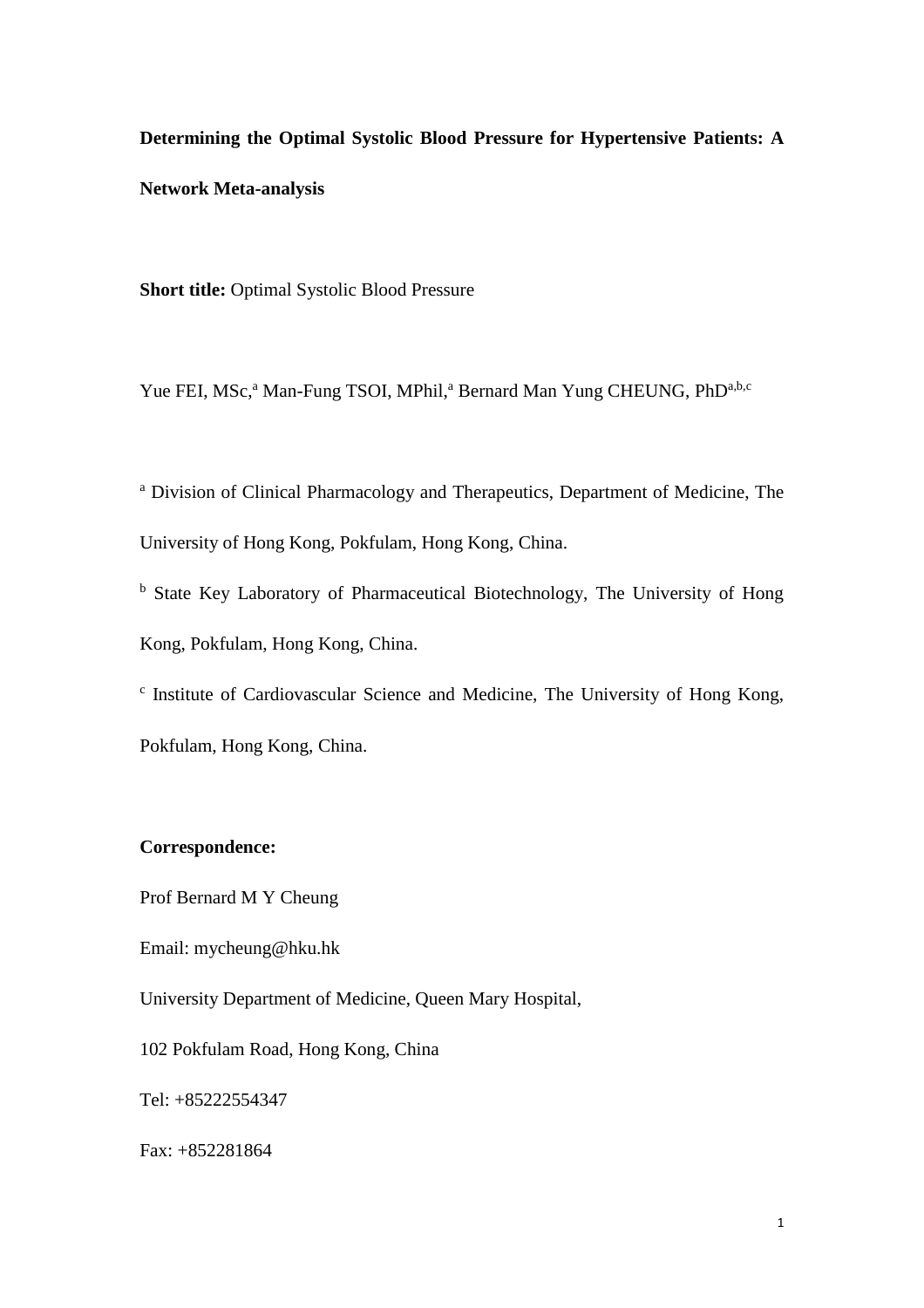**Word count:** 6558 words.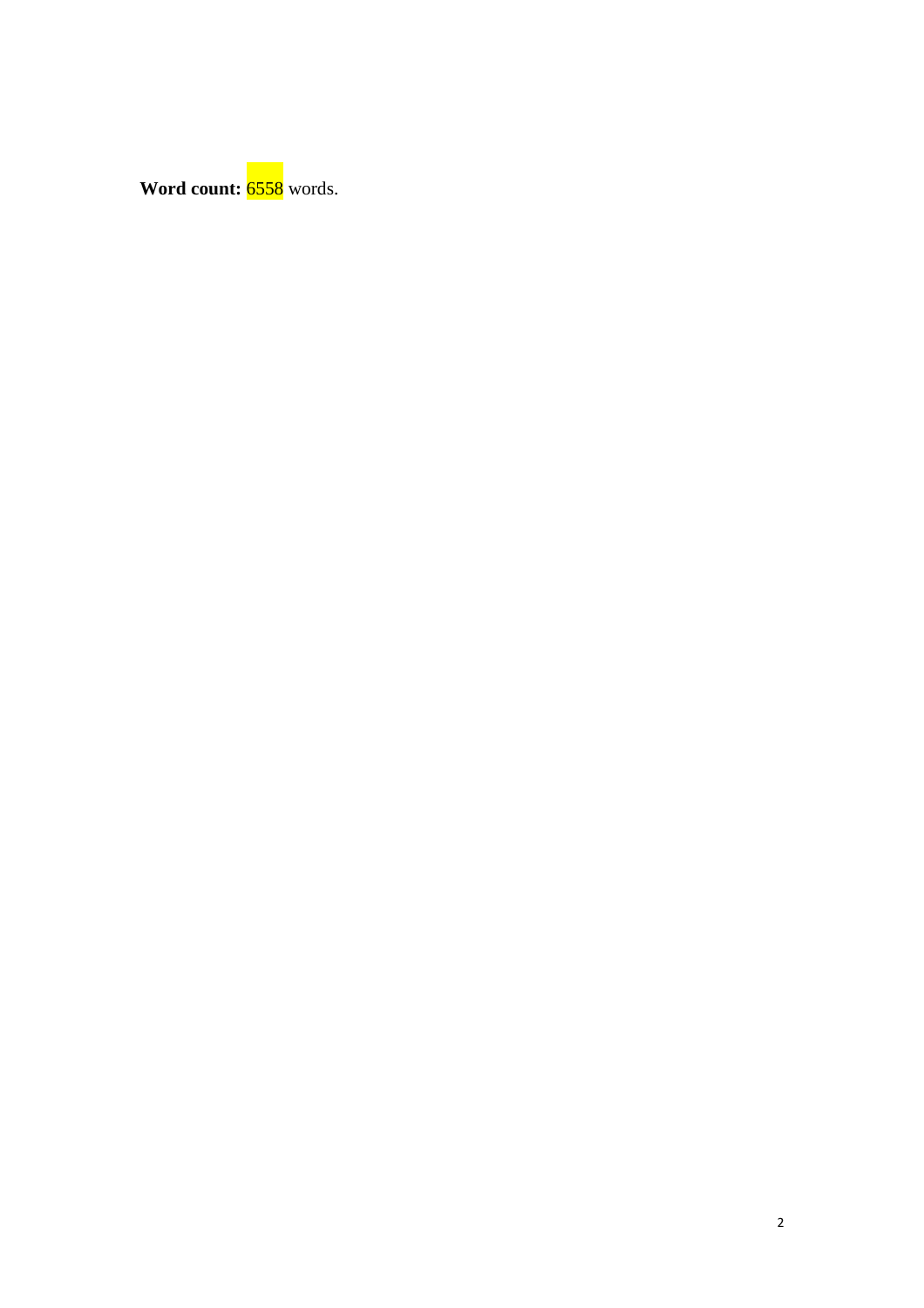## **BRIEF SUMMARY**

The present study provides the evidence base for new guidelines on the treatment of hypertension. A SBP of 120-129 mm Hg is appropriate for most hypertensive patients on treatment. For those who can tolerate the treatment, a SBP below 120 mm Hg lowers the stroke risk further. The SBP should not exceed 150 mm Hg because of the increased risk of myocardial infarction and cardiovascular mortality.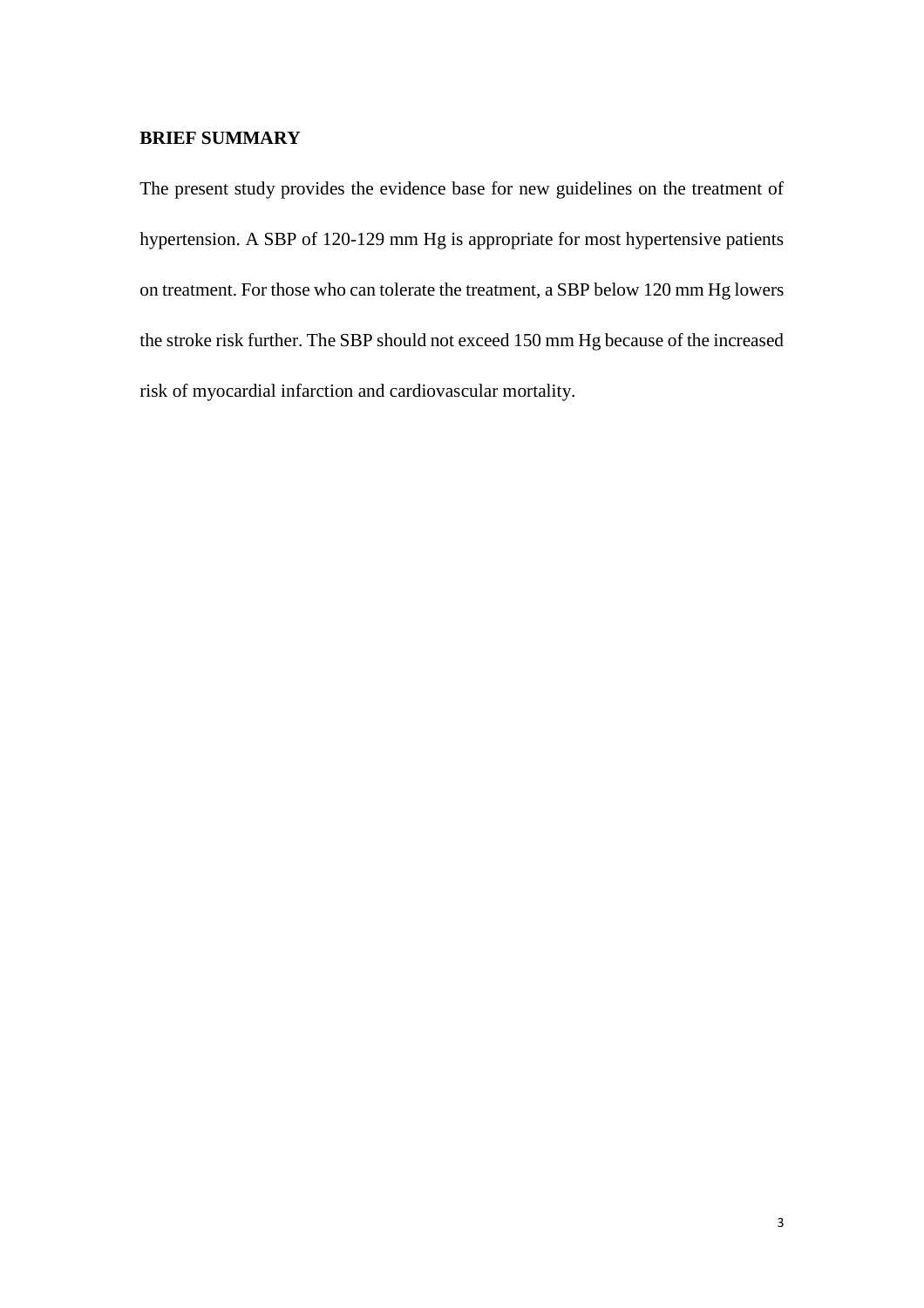#### **ABSTRACT**

**Background:** There is clinical trial evidence that lowering SBP to <120 mmHg is beneficial, and this has influenced the latest American guideline on hypertension. We therefore used network meta-analysis to study the association between SBP and cardiovascular outcomes.

**Methods:** We searched for randomized controlled trials targeting different BP levels that reported cardiovascular events. The mean achieved SBP in each trial was classified into five groups (110-119, 120-129, 130-139, 140-149 and 150-159 mmHg). The primary variables of cardiovascular mortality, stroke and myocardial infarction were assessed using frequentist and Bayesian approaches.

**Results:** Fourteen trials with altogether 44015 patients were included. Stroke and major adverse cardiovascular events were reduced when lowering SBP to 120-129 mmHg compared to 130-139 mmHg (odds ratio 0.83, 95% CI 0.69-0.99 and 0.84, 0.73-0.96), 140-149 mmHg (0.73, 0.55-0.97 and 0.74, 0.60-0.90), and 150-159 mmHg (0.43, 0.26- 0.71 and 0.41, 0.30-0.57), respectively. More intensive control to <120 mmHg further reduced stroke (0.58, 0.38-0.87, 0.51, 0.32-0.81, and 0.30, 0.16-0.56). In contrast, **SBP**  $\geq 150$  mmHg increased myocardial infarction and cardiovascular mortality compared to 120-129 mmHg (1.73, 1.06-2.82 and 2.18, 1.32-3.59), and 130-139 mmHg (1.53, 1.01-2.32 and 1.71, 1.11-2.61). No significant relationship between SBP and all-cause mortality was found.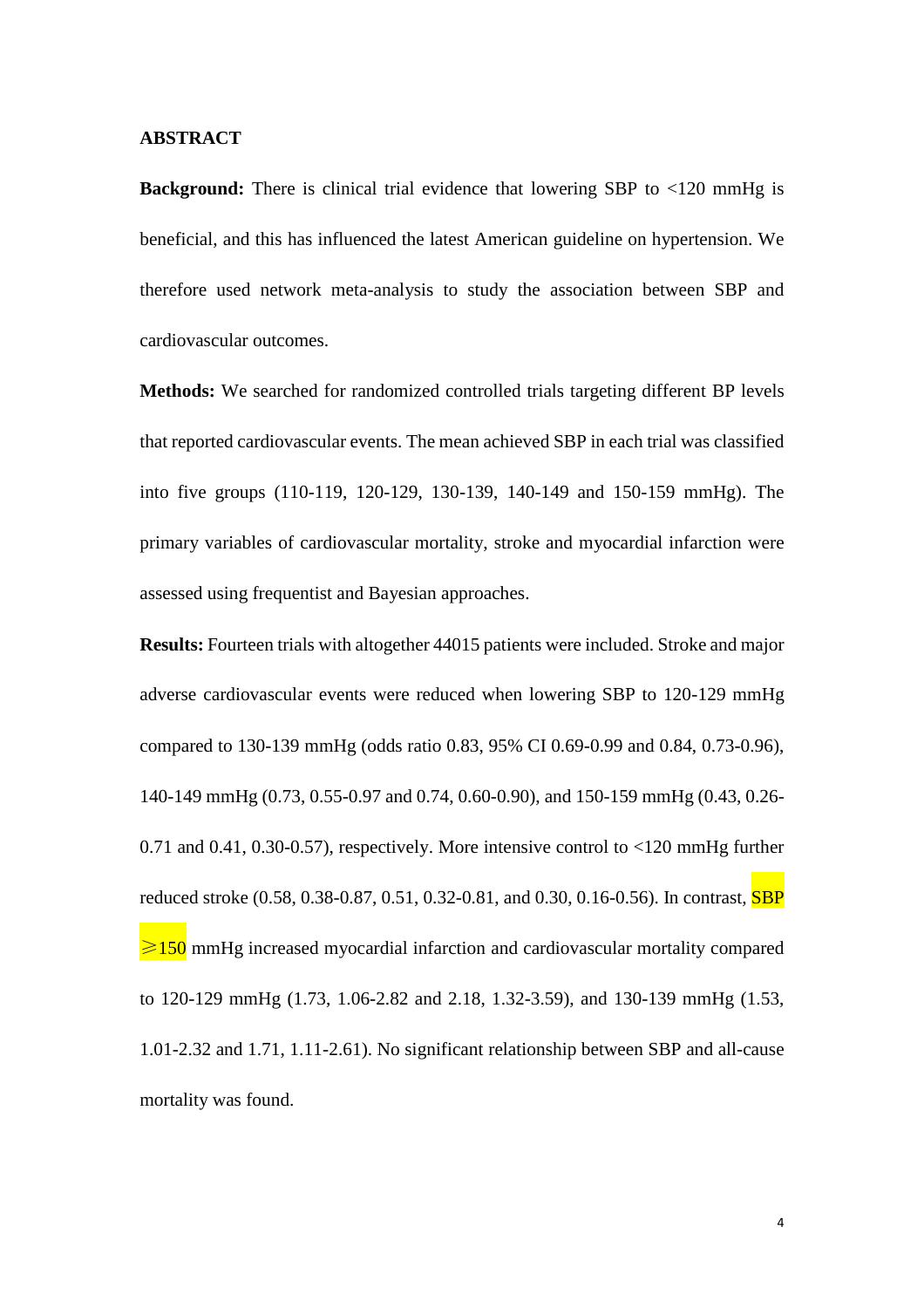**Conclusions:** SBP <130 mmHg is associated with a lower risk of stroke and major adverse cardiovascular events. Further lowering to <120 mmHg can be considered to reduce stroke risk if the therapy is tolerated. Long-term SBP should not exceed 150 mmHg because of increased risk of **myocardial infarction and cardiac deaths.** 

### **KEYWORDS**

Systolic blood pressure; hypertension; cardiovascular outcome; network meta-analysis; intensive BP control.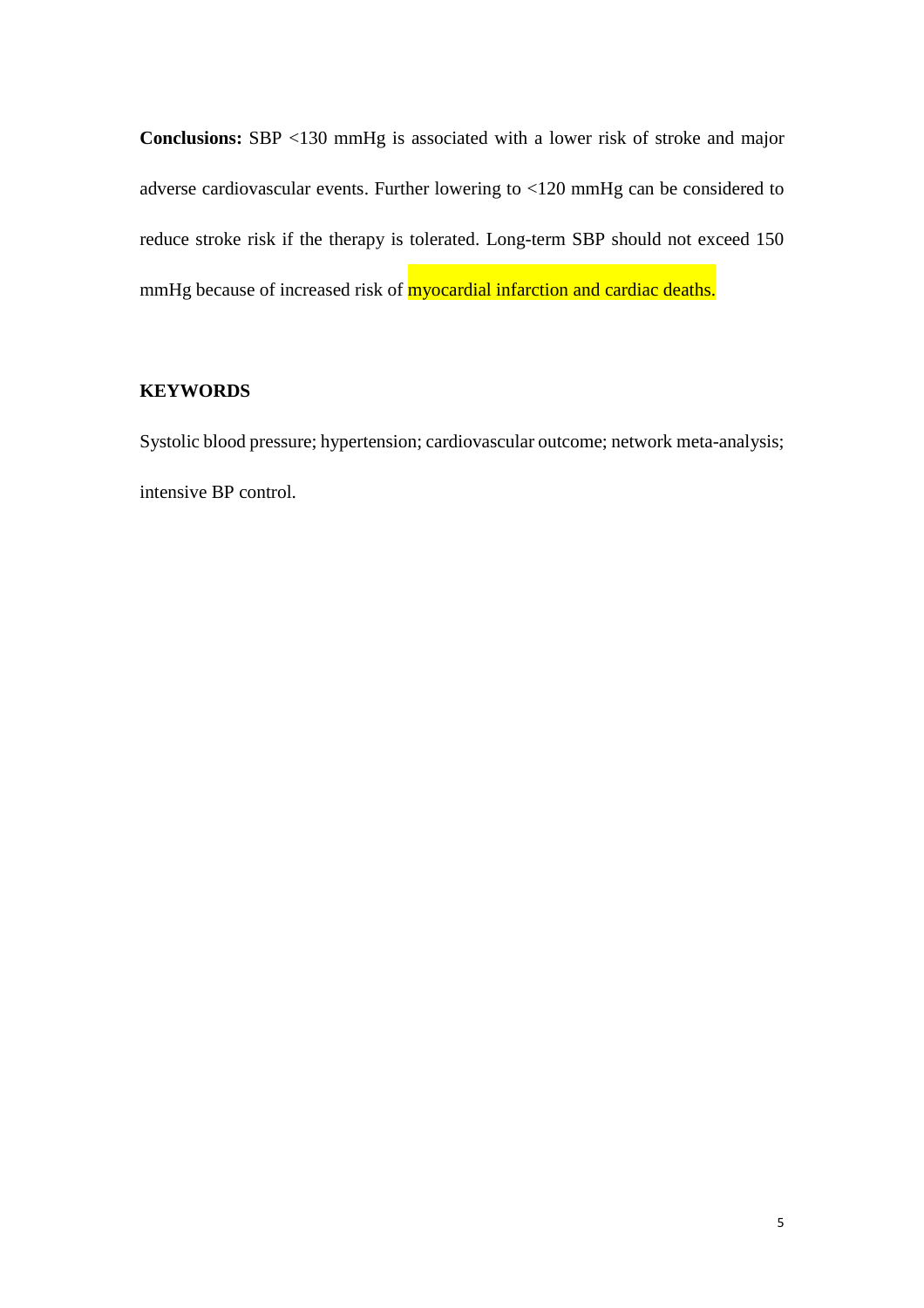Elevated blood pressure (BP) is one of the leading causes of cardiovascular morbidity and mortality worldwide. $\frac{1}{2}$  A continuous log-linear association between BP and vascular events is found in epidemiological studies. <sup>3</sup> Cardiovascular risk increases with BP without an apparent threshold, although the gradient becomes appreciable at around 115/75 mmHg. This relationship is consistently seen regardless of sex, age, ethnicity and existing vascular disease.<sup>4</sup> Because of the strong epidemiological evidence, lowering BP is widely believed to reduce the risk of cardiovascular events.

However, the optimal BP for patients with hypertension remains controversial. A Jshape relationship between BP and mortality has been hypothesized.<sup>5</sup> In the *Hypertension Optimal Treatment* (HOT) study, the cardiovascular benefit of a diastolic BP (DBP) target down to 80 mmHg was substantial among patients with diabetes.<sup>6</sup> The *United Kingdom Prospective Diabetes Study* (UKPDS) 38 suggested that macrovascular complications of diabetes might be reduced by tighter BP control.<sup>7</sup> The evidence has led to guidelines recommending more stringent BP control (<130/80 mmHg) in hypertensive diabetic patients for many years.<sup>8, 9</sup> However, this has been put into question by the *Action to Control Cardiovascular Risk in Diabetes* (ACCORD) trial, which did not demonstrate a significant benefit of systolic BP (SBP) target of <120 mmHg over the standard target of <140 mmHg in preventing cardiovascular events.<sup>10</sup> In reconciling the findings of ACCORD with the epidemiological evidence that lower BP is associated with fewer cardiovascular events, the attention shifted to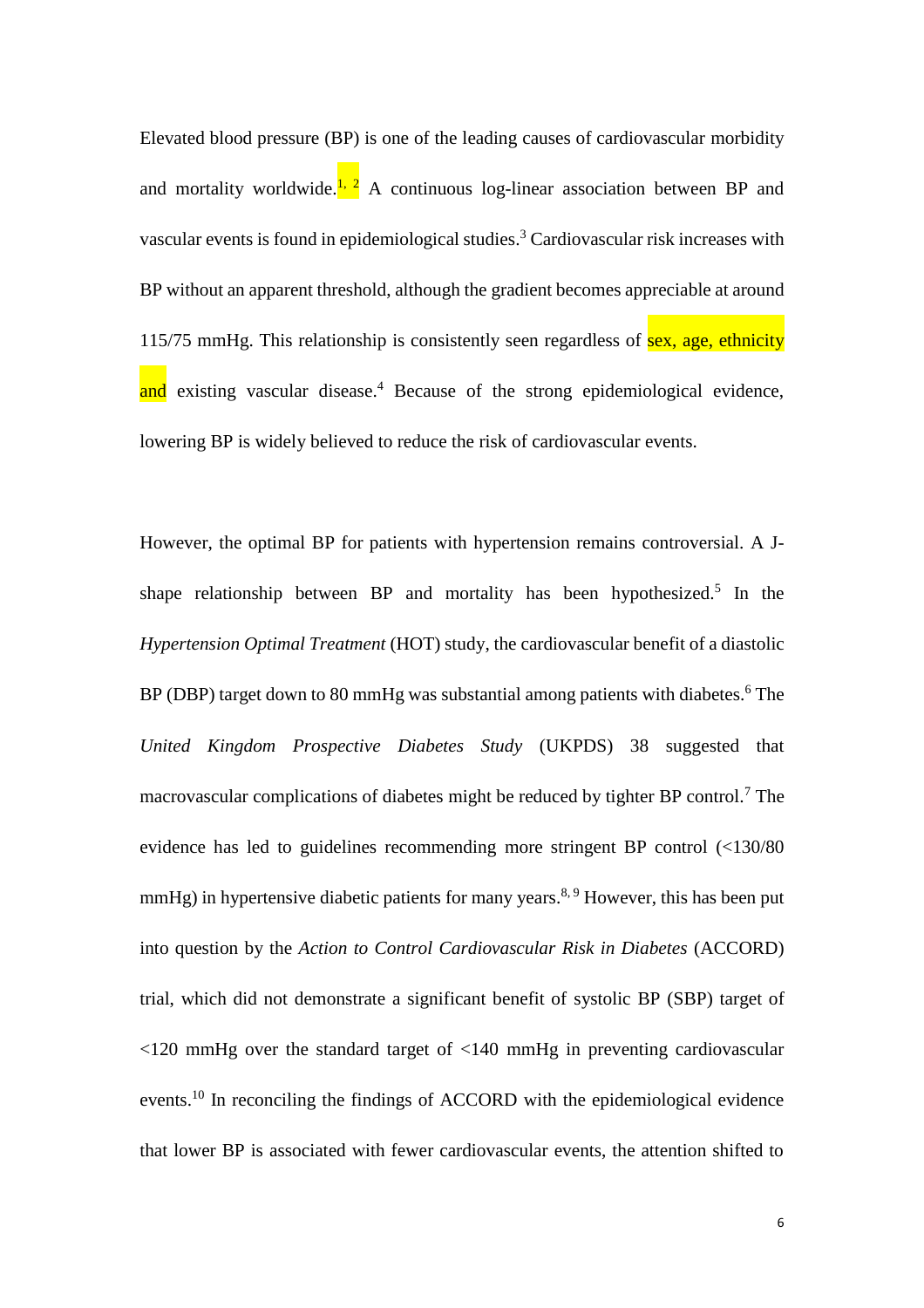the harmful effects of aggressive BP lowering with antihypertensive drugs, such as hypotension, syncope, electrolyte abnormalities, and acute kidney injury.<sup>10</sup> The benefits of BP lowering have to be balanced against the risks. Accordingly, the 2013 European Society of Hypertension/European Society of Cardiology (ESH/ESC) guidelines recommended  $\langle 140/90 \text{ mmHg}$  as the target in high-risk hypertensive patients, <sup>11</sup> while an SBP threshold and target of <150 mmHg for patients 60 years or older was proposed by the Eighth Joint National Committee (JNC 8).<sup>12</sup>

The ESH/ESC and JNC8 recommendations were put into question by the *Systolic Blood Pressure Intervention Trial* (SPRINT) trial, which was stopped early because of significant reductions in major cardiovascular events (MACE) and all-cause mortality in high-risk individuals without diabetes randomized to a target SBP of <120 mmHg compared to the conventional target of <140 mmHg.<sup>13</sup> The 2017 American Heart Association/American College of Cardiology (AHA)/ACC) guidelines lowered the threshold of hypertension to 130/80 mmHg, a more aggressive BP treatment goal.<sup>14</sup> In view of the confusion and controversy at present, we performed a network metaanalysis (NMA) of BP-lowering trials to study the relationship between BP levels and cardiovascular outcomes.

#### **METHODS**

#### *Search strategy and study selection*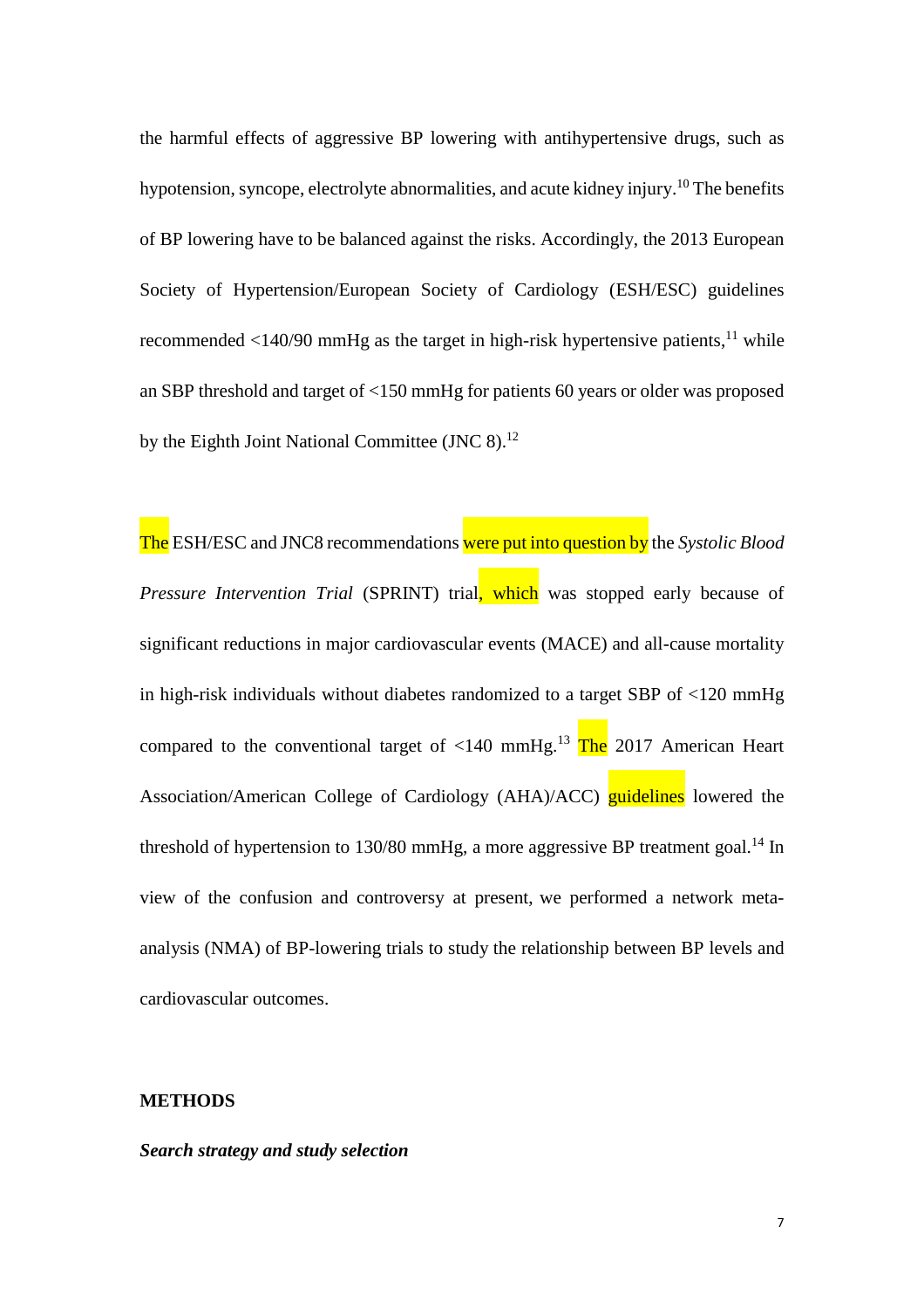The NMA conforms with the reporting standards in the PRISMA statement. We searched MEDLINE, EMBASE, the Cochrane database and ClinicalTrials.gov up to 1 December, 2017 for randomized controlled trials using the terms "antihypertensive agents", "target blood pressure", "blood pressure lowering", "intensive blood pressure control", and their synonyms and related keywords. The included trials were stratified using the reported mean SBP achieved at the trial-level into five groups: 110-119, 120- 129, 130-139, 140-149 and 150-159 mmHg, irrespective of BP difference, medications used or intended BP targets. The influence of DBP on outcome was analyzed for six stratified groups of DBP, which were <65, 65-69, 70-74, 75-79, 80-84 and  $≥85$  mmHg. Study inclusion criteria for this NMA were: (1) randomized controlled trials; (2) sample size over 100 patients in total; (3) patients over 50 years of age; (4) comparing different BP targets in at least of two treatment arms; (5) mean achieved BP level was reported for each treatment arm;  $(6)$  the different arms of the trial should give mean achieved BPs in different BP categories; (7) reporting the number of cardiovascular outcomes of interest. Our NMA was restricted to trials with a treat-to-target design. Those trials not comparing BP targets and those in which achieved BP levels were not able to be stratified were excluded. No trials were excluded because of the presence of baseline comorbidities such as diabetes.

#### *Data extraction*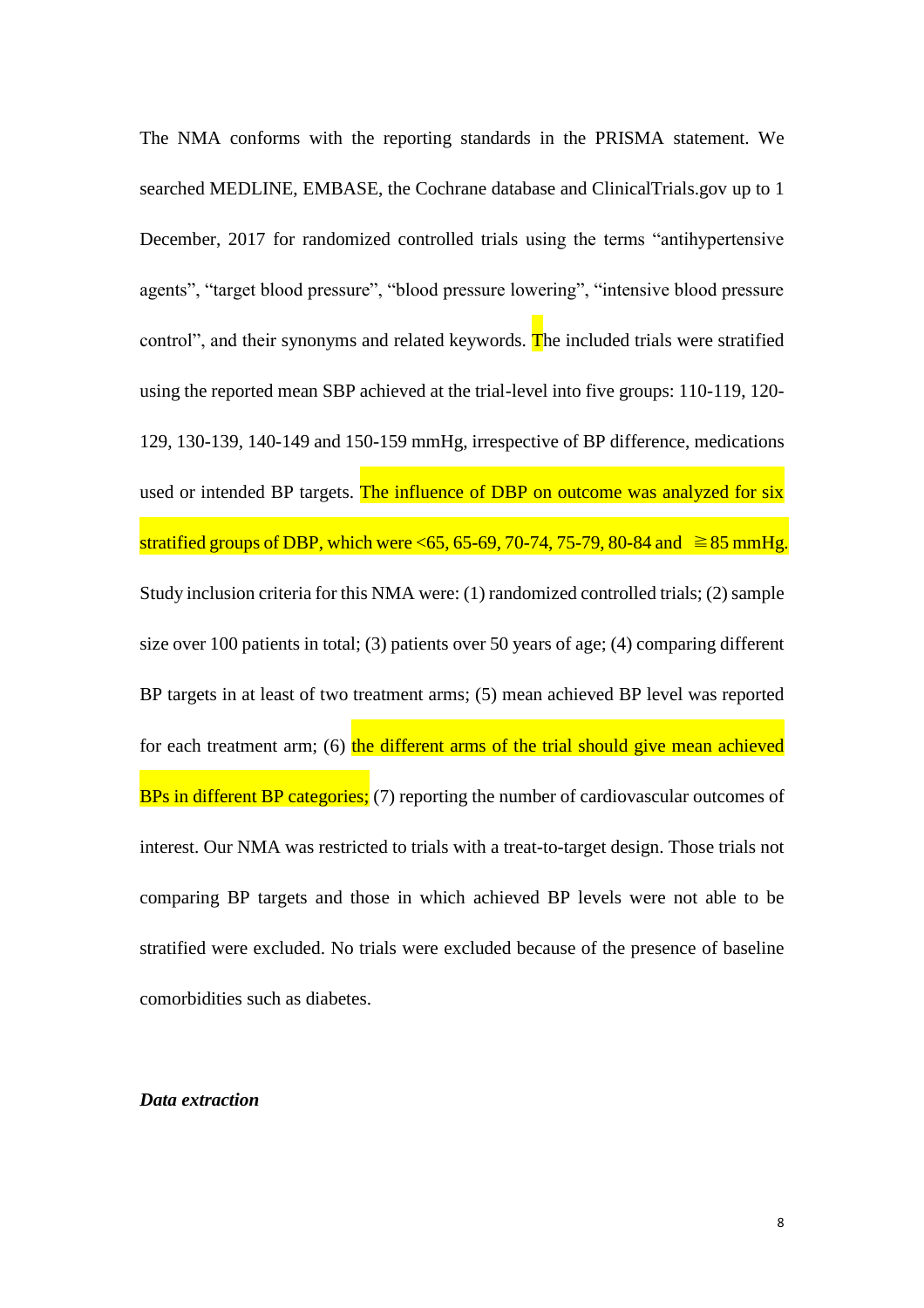Literature review and inclusion were carried out by two investigators (YF and MFT) independently. Disagreements were resolved by consensus. For eligible studies, information about baseline BP levels, target BP levels, achieved BP levels, BP measurement methods, year of publication, age, gender, sample size, body weight, duration of follow-up, and baseline comorbidities of cardiovascular disease, coronary heart disease, type 2 diabetes, heart failure, and chronic kidney disease were extracted. Risk of bias was assessed using the Cochrane risk of bias assessment tool.

#### *Study Variables*

The primary variables were cardiovascular mortality, stroke and myocardial infarction (MI). Secondary variables were all-cause mortality, heart failure (HF) and MACE. We followed the definitions of variables used in each trial.

#### *Statistical analysis*

We used both a frequentist approach<sup>15</sup> and a Bayesian framework with non-informative priors<sup>16</sup> to compare the impact of BP reduction on outcomes at the trial level. Odds ratios (ORs), risk ratios (RRs) and 95% confidence intervals (95% CIs) were the summary statistics used. A 95% CI not including 1.00 or a two-tailed p-value less than 0.05 was considered statistically significant. Forest plots using fixed- and randomeffects models to compare relative treatment effects were generated with a frequentist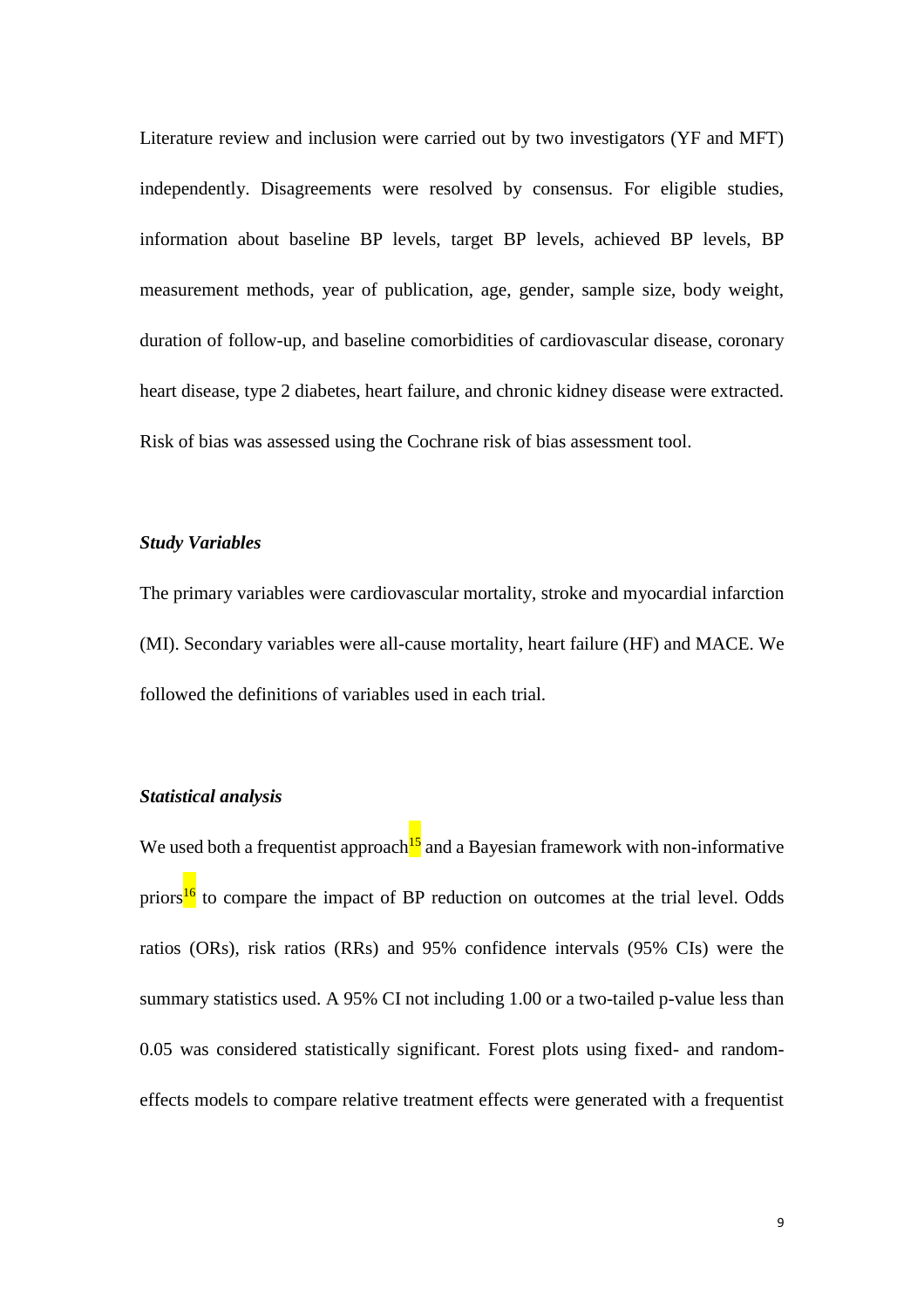approach using the statistical package 'netmeta' (version 0.9-6, https://cran.rproject.org/web/packages/netmeta/index.html) in R (version 3.3.2).

P-rank scores were generated to determine the probability of the BP levels having the largest effect size for each outcome. Inconsistency in the network was evaluated using loop-specific heterogeneity estimates;  $\tau^2$  estimate of 0.04, 0.14, and 0.40 represented as a low, moderate and high degree of heterogeneity, respectively. Heterogeneity in the pairwise meta-analysis was assessed by  $I^2$ ;  $I^2$  <25%, within 25-50%, and >50% represented mild, moderate, and severe heterogeneity, respectively. Sensitivity analysis was conducted by assessing the effect of removing individual trials. The differences between direct and indirect treatment effect estimates were evaluated using the nodesplitting method. We also explored evidence for heterogeneity in estimates of treatment effect attributable to the baseline characteristics by comparing summary results obtained from subgroups of studies grouped by number of patients, cardiovascular event rate, age, diabetes, BP target, and BP level at baseline in the meta-analysis. Small study effects or potential publication bias was assessed using funnel plots, Begg's, Egger's, and trim-and-fill tests for direct comparisons with 3 or more studies in the meta-analysis.

We evaluated the consistency of inferential estimates from hierarchical modelling using Markov chain Monte Carlo simulations with flat priors in order to be similar to the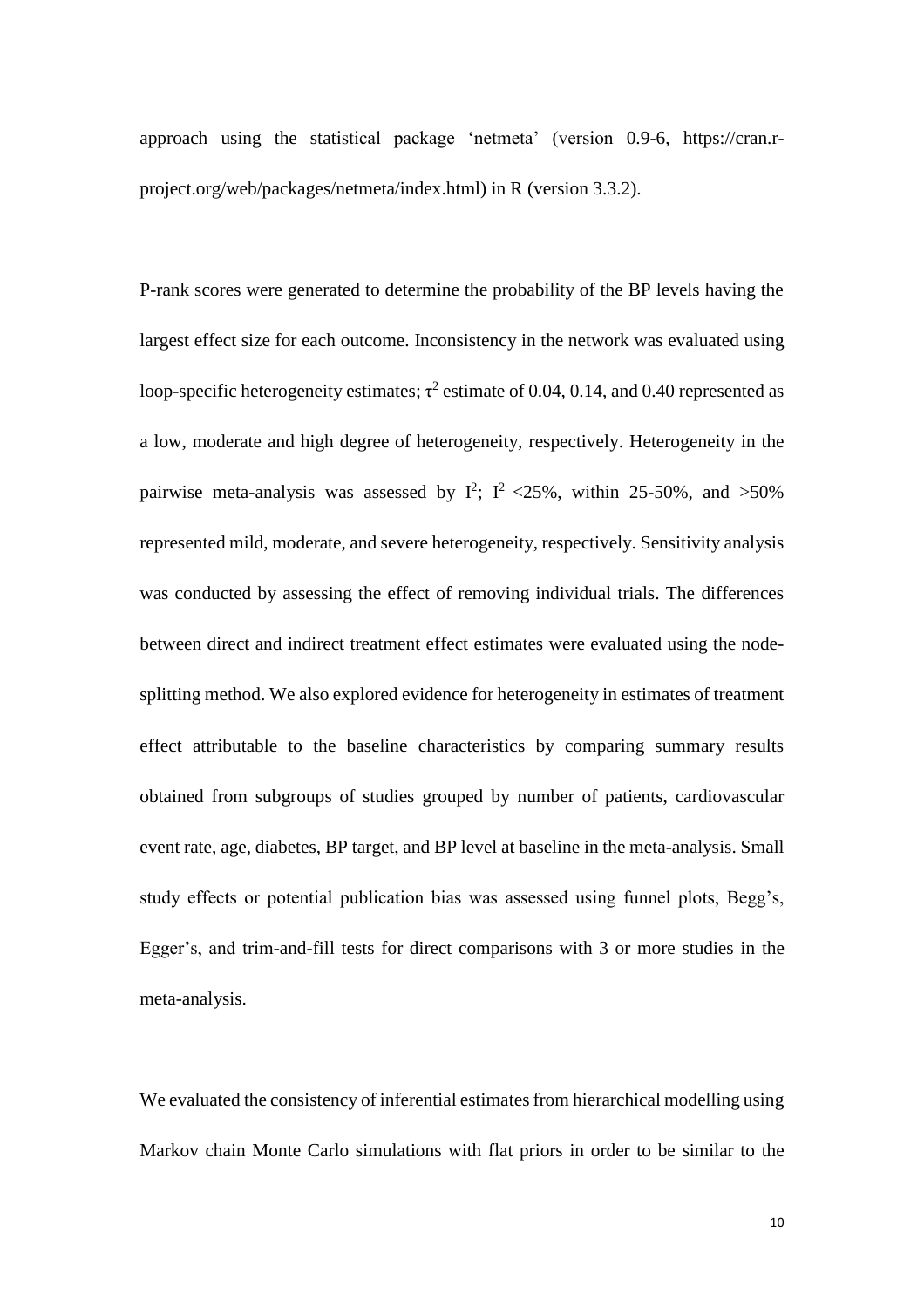frequentist estimates, and these were performed with 1000 tuning iterations and 5000 simulation iterations within a Bayesian framework using R statistical package 'gemtc' (version 0.8-2, [https://cran.r-project.org/web/packages/gemtc/index.html\)](https://cran.r-project.org/web/packages/gemtc/index.html) and 'rjags' (version 4-6, [https://cran.r-project.org/web/packages/rjags/index.html\)](https://cran.r-project.org/web/packages/rjags/index.html)) to minimize Monte Carlo error. The protocol for this NMA was registered with the PROSPERO registry (number CRD42017068000).

#### **RESULTS**

A summary of the screening and selection process is described in the PRISMA flowchart (Supplemental Figure S1). Eighteen trials fulfilled the inclusion criteria.<sup>6, 7,</sup> 10, 13, 17, 18, 19, 20, 21, 22, 23, 24, 25, 26, 27, 28, 29, 30 However, the mean achieved SBP levels in the two BP-lowering arms in the *Studio Italiano Sugli Effetti CARDIOvascolari del*  Controllo della Pressione Arteriosa SIStolica (Cardio-Sis) trial<sup>27</sup> and the *Hypertension Objective Treatment Based on Measurement by Electrical Devices of Blood Pressure* (HOMED-BP) trial<sup>28</sup> were nearly identical, so these trials were not included in the analysis. The mean achieved SBP level of the control group in the *Prevention After Stroke-Blood Pressure* (PAST-BP) trial<sup>29</sup> was not reported, while the sample size in the Schrier *et al.* trial<sup>30</sup> was less than 100 patients, so these trials were  $\frac{also}{also}$  excluded. Fourteen two-armed trials with altogether 44015 patients were eligible for this NMA.<sup>6,</sup> 7, 10, 13, 17, 18, 19, 20, 21, 22, 23, 24, 25, 26 The mean follow-up was 3.75 years. Among these trials, the mean SBP achieved in the more intensive BP-lowering group was 110-119 mmHg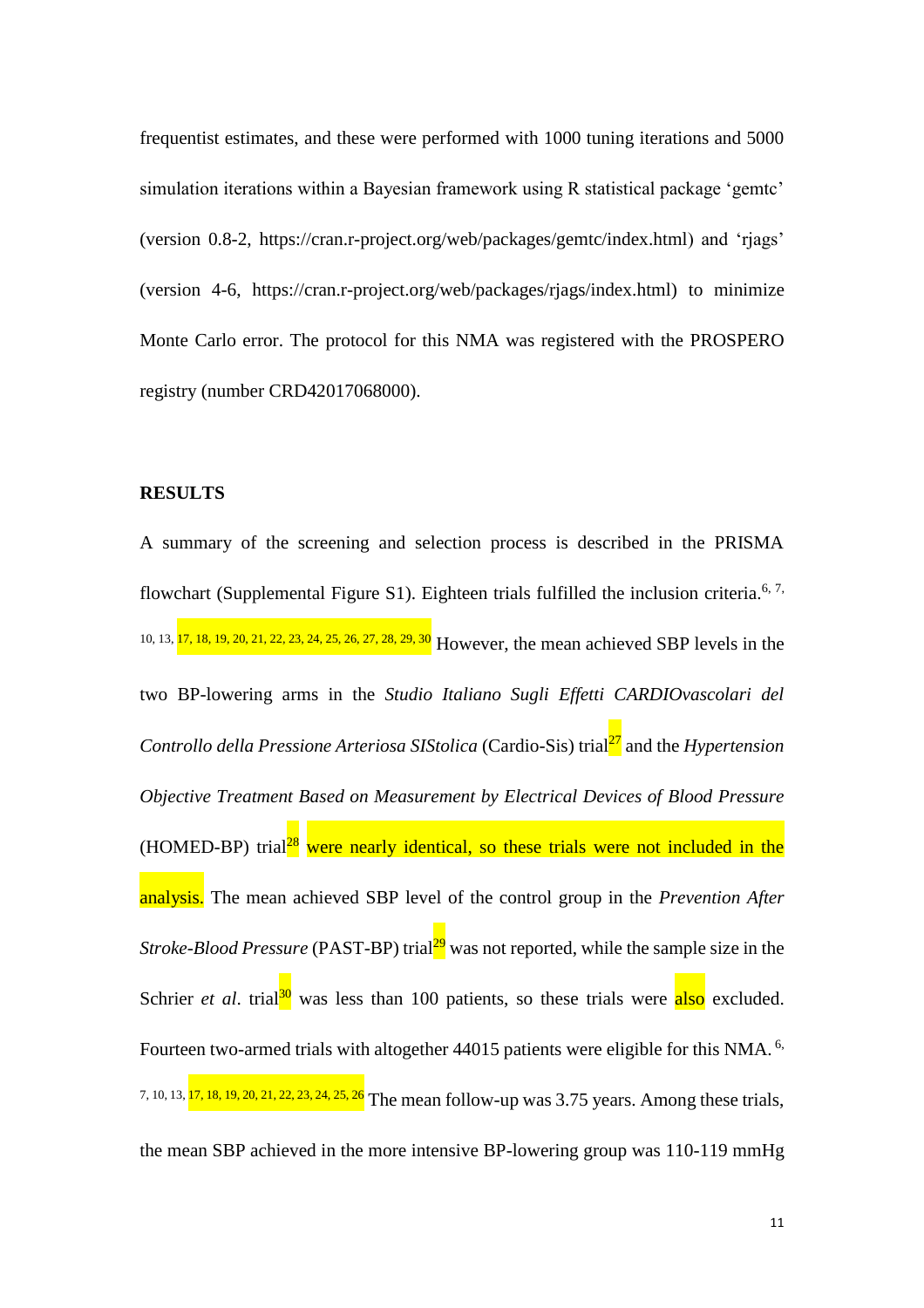in two trials (n = 4863); 120-129 mmHg in six trials (n = 15130); 130-139 mmHg in four trials ( $n = 20747$ ); and 140-149 mmHg ( $n = 1822$ ), which compared with 150-159 mmHg ( $n = 1453$ ) in two trials. The five SBP groups resulted in 10 theoretical comparisons for each outcome of interest (Figure 1). The main characteristics of the included trials are shown in Table 1. They all had a low risk of bias assessed using the components recommended by the Cochrane Collaboration (Supplemental Table S1, S2). All the patients were high-risk, with cardiovascular disease, coronary heart disease, renal disease, or diabetes. Ten trials enrolled patients with diabetes but only seven trials  $(n = 8392)$  had available data for analysis. Six trials recruited participants with chronic kidney disease (n = 3058) (Supplemental Table S3). Thirteen included trials reported all-cause mortality; twelve trials reported cardiovascular mortality; eleven trials reported the frequency of stroke; nine trials reported the frequency of MI and seven trials reported the frequency of HF. Eleven trials reported MACE, but it should be noted that its definition varied across different trials (Supplemental Table S4). The definition of this composite variable we used was the same as in the original trial. The methods of BP measurement in the trials are summarized in Supplemental Table S5.

NMA of the effect of different SBP levels using a frequentist approach are summarized in Table 2 and Figure 2. Our results showed that stroke, HF, and MACE were significantly reduced when lowering SBP to 120-129 mmHg compared to 130-139 and 140-149 mmHg, respectively. More intensive control to <120 mmHg also reduced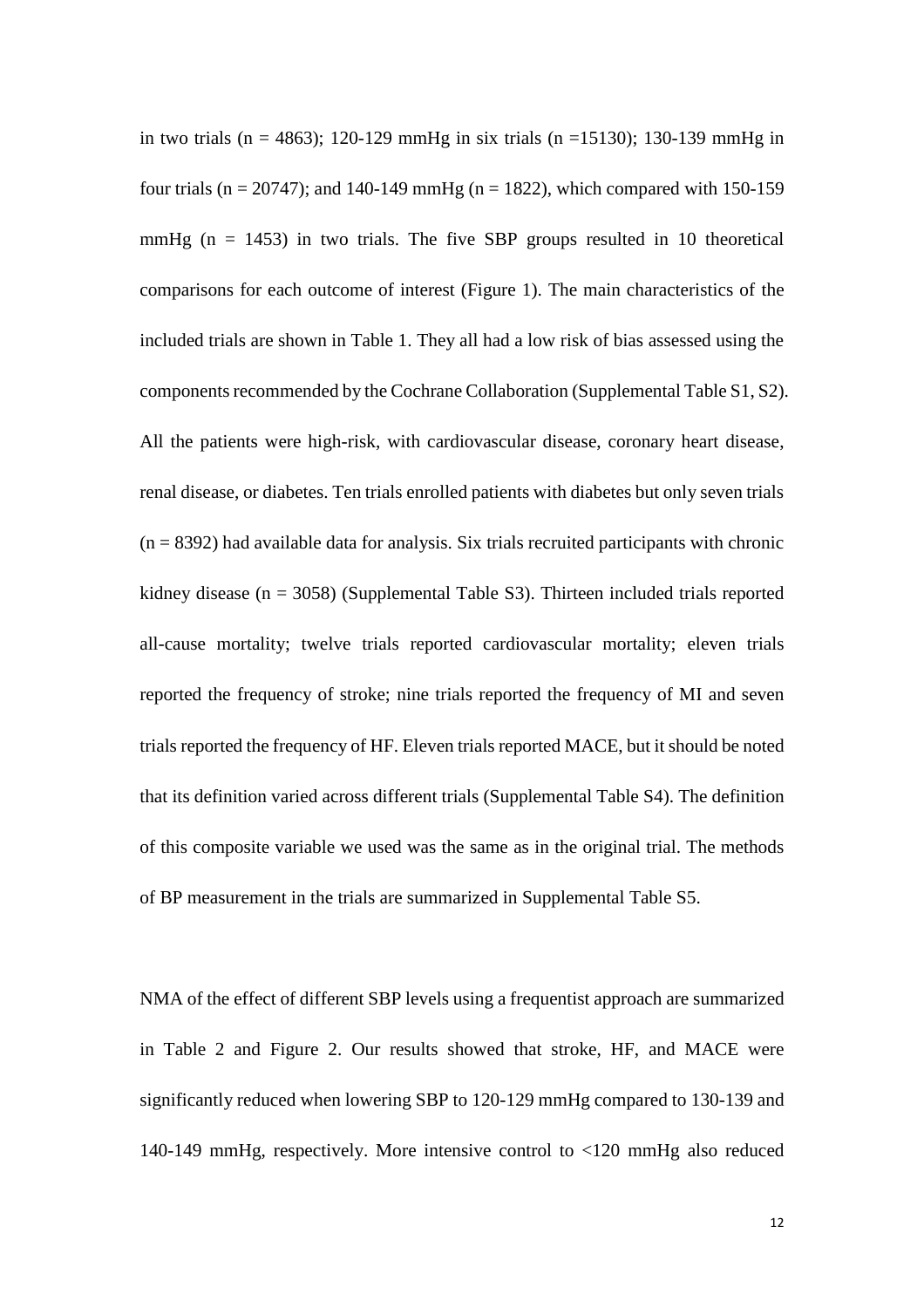stroke, but had no clear effect on other outcomes when compared with those two BP groups. Compared to SBP ≥150 mmHg, there were fewer strokes, HF and MACE in all the other four BP groups; lower cardiovascular mortality rate when lowering SBP to 120-149 mmHg; and fewer MI when lowering SBP to 110-139 mmHg. No significant relationship between SBP and all-cause mortality was found. Lowering DBP to 65-69 mmHg significantly reduced cardiovascular mortality, all-cause mortality and MACE when compared to 75-79 mmHg, 80-84 mmHg and  $\geq 85$  mmHg, while it also reduced stroke when compared to 80-84 mmHg and  $\geq 85$  mmHg. Lowering DBP to <65 mmHg lowered only the risk of stroke compared to the four DBP groups  $\geq 70$  mmHg (Supplemental Table S6).

P-rank scores derived from Bayesian analysis confirmed the ranking of these BPlowering strategies. SBP of 120-129 mmHg was ranked the highest in reducing the risk of cardiovascular mortality (55.20% chance of being the best), all-cause mortality (43.20%), HF (44.05%) and MACE (46.90%). More intensive BP lowering to 110-119 mmHg was ranked the highest in reducing the risk of stroke (79.15%) and MI (52.05%), while 120-129 mmHg was ranked the second highest for protecting against these two outcomes. SBP  $\geq$ 150 mmHg had the highest likelihood to increase the risk of all the outcomes (Supplemental Table S7).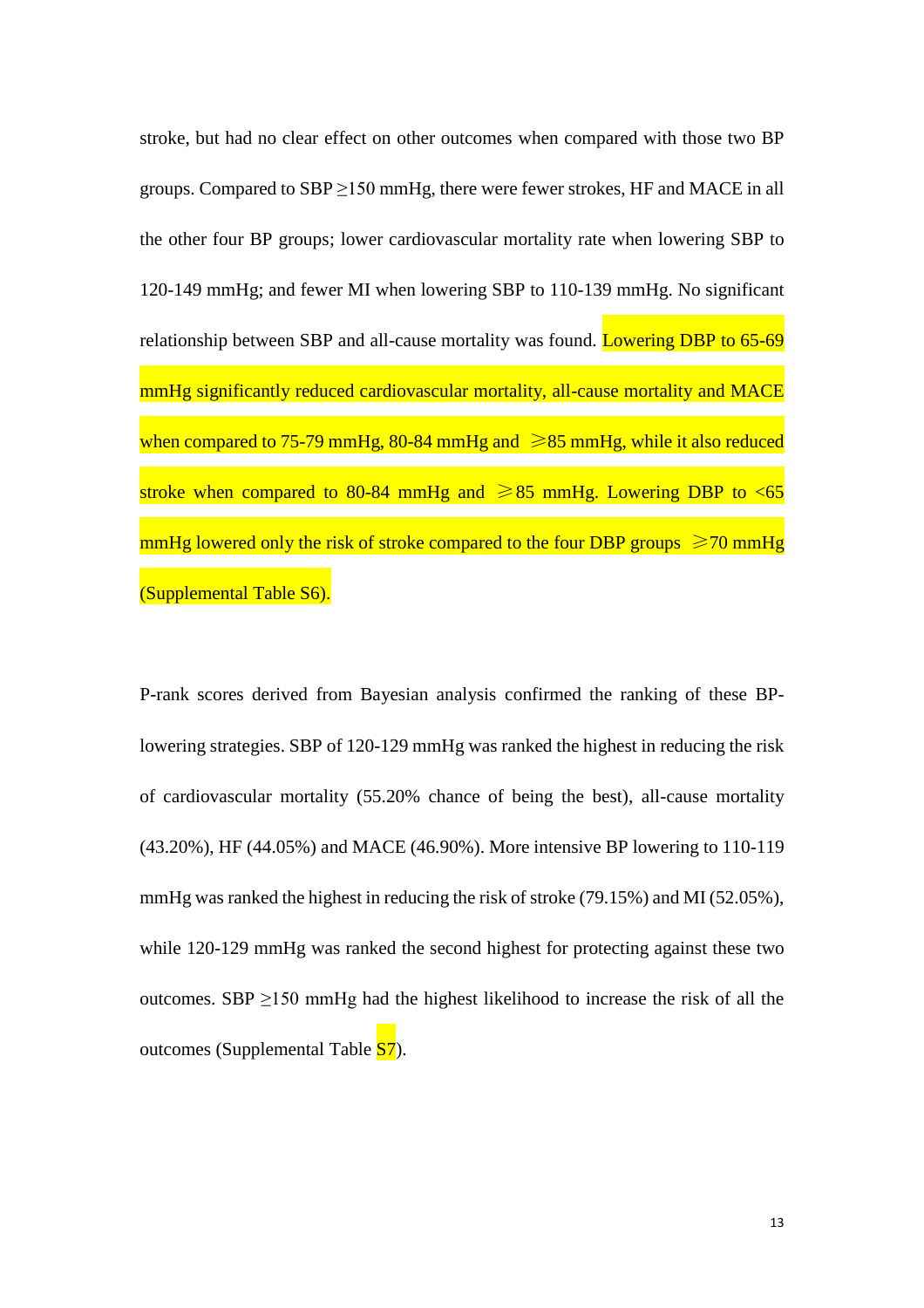All  $\tau^2$  estimates indicated low heterogeneity except for HF ( $\tau^2 = 0.16$ ) (Supplemental Table **S8**). Significant heterogeneity in the pairwise meta-analysis was found for allcause mortality ( $I^2 = 58\%$ ,  $p = 0.04$ ) and MACE ( $I^2 = 60\%$ ,  $p = 0.06$ ) in the comparison between 120-129 vs. 130-139 mmHg, and was found for cardiovascular mortality  $(I^2 =$ 68%, p = 0.03), all-cause mortality ( $I^2 = 79$ %, p = 0.002), and stroke ( $I^2 = 57$ %, p = 0.07) in the comparison between 130-139 vs. 140-149 mmHg. Sensitivity analysis showed that the heterogeneity for all-cause mortality was due to the *Modification of Diet in Renal Disease* (MDRD) and SPRINT trials while the heterogeneity for MACE was due to the *Ramipril Efficacy In Nephropathy*-2 (REIN-2) and SPRINT trials in the comparison between 120-129 vs. 130-139 mmHg (Supplemental Table  $\overline{S9, S10}$ ). The heterogeneity for all the outcomes in the comparison between 130-139 vs. 140-149 mmHg was due to the Wei *et al.* trial (Supplemental Table **S11-S13**).

When we stratified trials by baseline diabetes, there was a significant difference for stroke ( $p = 0.01$ ) associated with intensive BP lowering. Patients with prior diabetes (RR 0.60, 95% CI 0.47-0.78) had more stroke risk reduction than those without diabetes (RR 0.84, 95% CI 0.72-0.98) (Supplemental Table S14).

Using random-effects instead of fixed-effects model, or Bayesian instead of frequentist analysis did not materially affect the results (Supplemental Table  $\frac{S15}{S16}$ ). Inspection of the funnel plots did not reveal any significant publication bias or small study effects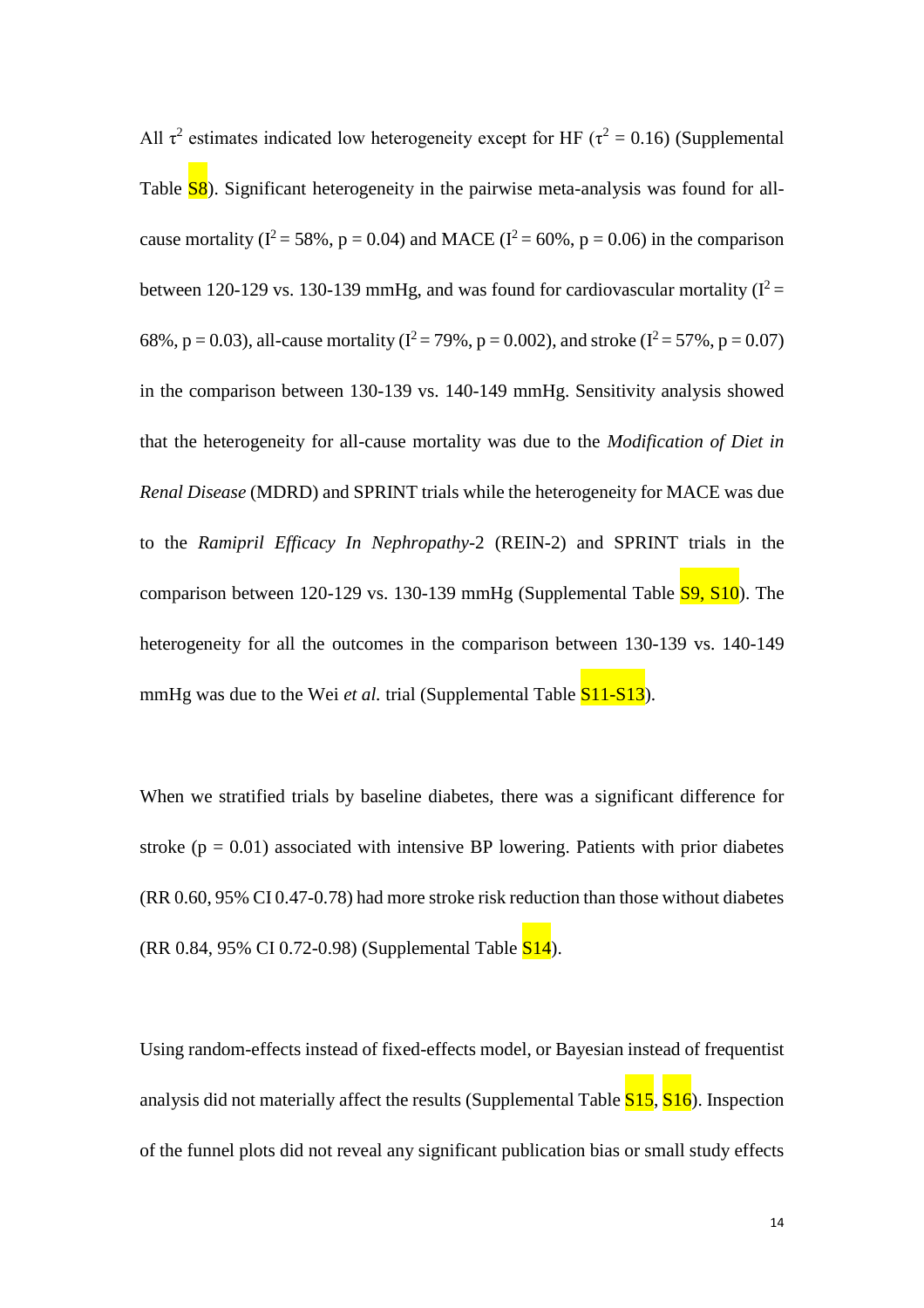(Supplemental Figure S2-S6 and Supplemental Table S17). There was no significant inconsistency between direct and indirect comparisons in any of the outcomes (Supplemental Table S18- S23).

#### **DISCUSSION**

The BP target for patients with hypertension remains controversial. In mild hypertension or in young people with hypertension, it is reasonable to aim to normalize BP using non-pharmacological and pharmacological means; whereas in the vast majority of people with hypertension who are usually middle-aged and elderly, normalization of BP is not always feasible, nor is it desirable because of the adverse effects of antihypertensive medications. There is growing evidence that intensive BP lowering is associated with cardiovascular benefit. However, evidence from clinical trials, especially the ACCORD and SPRINT, has been sending seemingly contradictory messages. It is therefore timely to find common ground reconciling the divergent findings using meta-analysis. Because there have only been a few trials directly comparing different BP targets, NMA becomes valuable as it draws both direct and indirect comparisons. In our NMA, we found that lowering **SBP** to less than 130 mmHg reduced the likelihood of stroke, HF, and MACE. Reducing **SBP** to less than 120 mmHg further reduced stroke, but not the other cardiovascular outcomes or mortality. Conversely, not controlling  $SBP$  to less than 150 mmHg was associated with a significant increase in cardiovascular mortality, stroke, MI, HF, and MACE.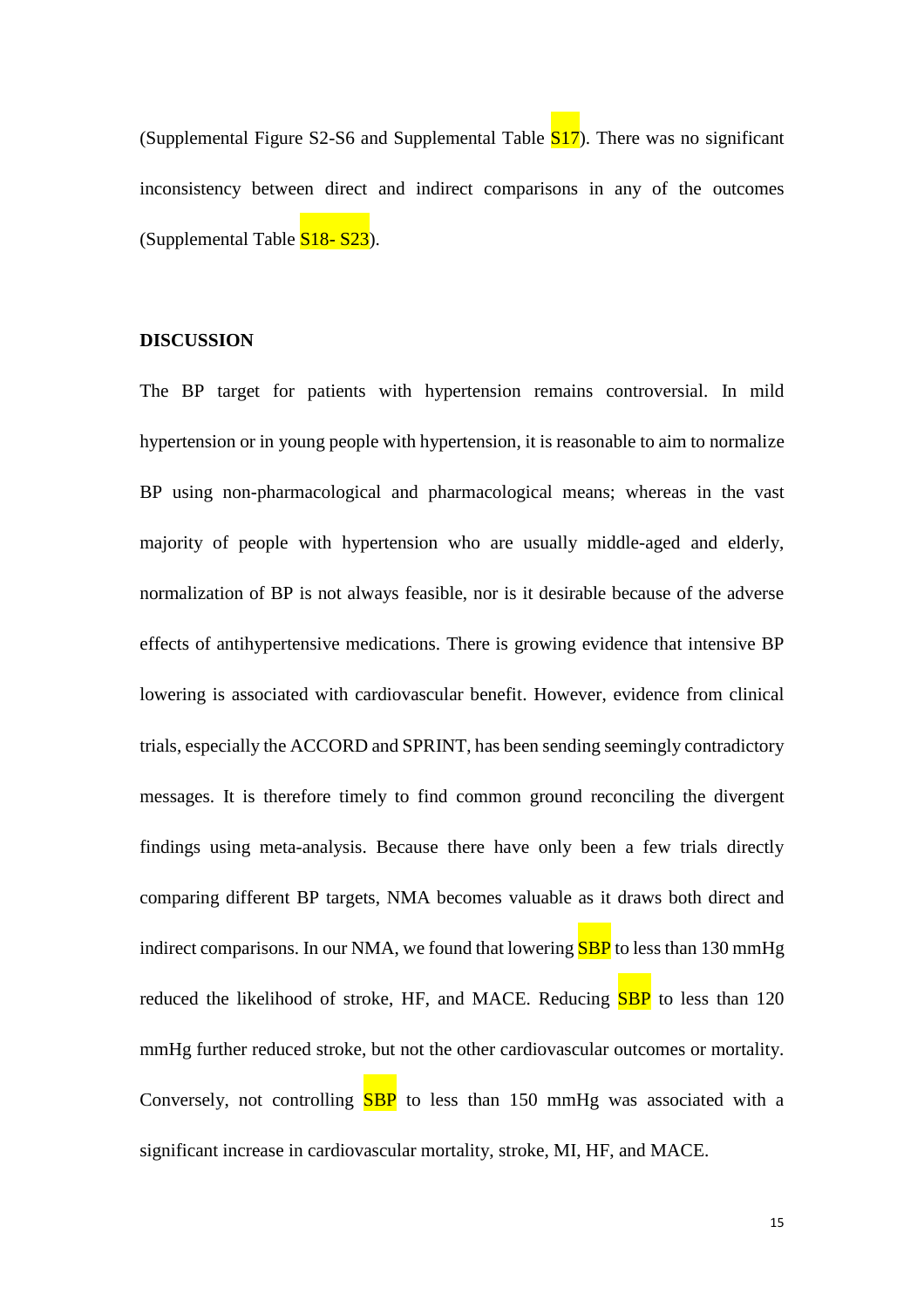The SPRINT findings were highly controversial. A much-voiced criticism was that the rigorous BP measurement protocol gave readings that were lower than clinic readings while the mean achieved SBP was actually higher than its target (<120 mmHg) in the intensively-treated arm.<sup>31, 32</sup> Moreover, the exclusion of diabetic patients meant that the SPRINT findings cannot be extrapolated to these patients, who are frequently hypertensive. Our findings partially support the cardiovascular benefits of intensive SBP lowering reported in the SPRINT trial and can be readily translated into clinical practice, in that the SBP should be lower than 130 mmHg, if possible, lower than 120 mmHg, but should not be allowed to exceed 150 mmHg in the long run. This recommendation not only takes into the account the totality of present evidence and the limitation of the SRPINT trial.

Epidemiological studies have shown that the gradient of stroke risk against BP is steep whereas that of coronary events against BP is less steep. For stroke prevention, it appears to be the case that the lower the BP the better.<sup>33, 34, 35</sup> Our NMA demonstrated that lowering SBP to <120 mmHg reduced stroke risk more than <130 mmHg. However, for coronary risk, lowering the BP too much may compromise coronary perfusion, giving rise to the J-curve phenomenon.<sup>34, 35</sup> Very low DBP (<60 mmHg) has been reported to increase the risk of cardiovascular events.<sup>36, 37</sup> Although our results suggest that lowering SBP to  $\langle 120 \text{ mmHg}$  could reduce stroke further, it might result in a low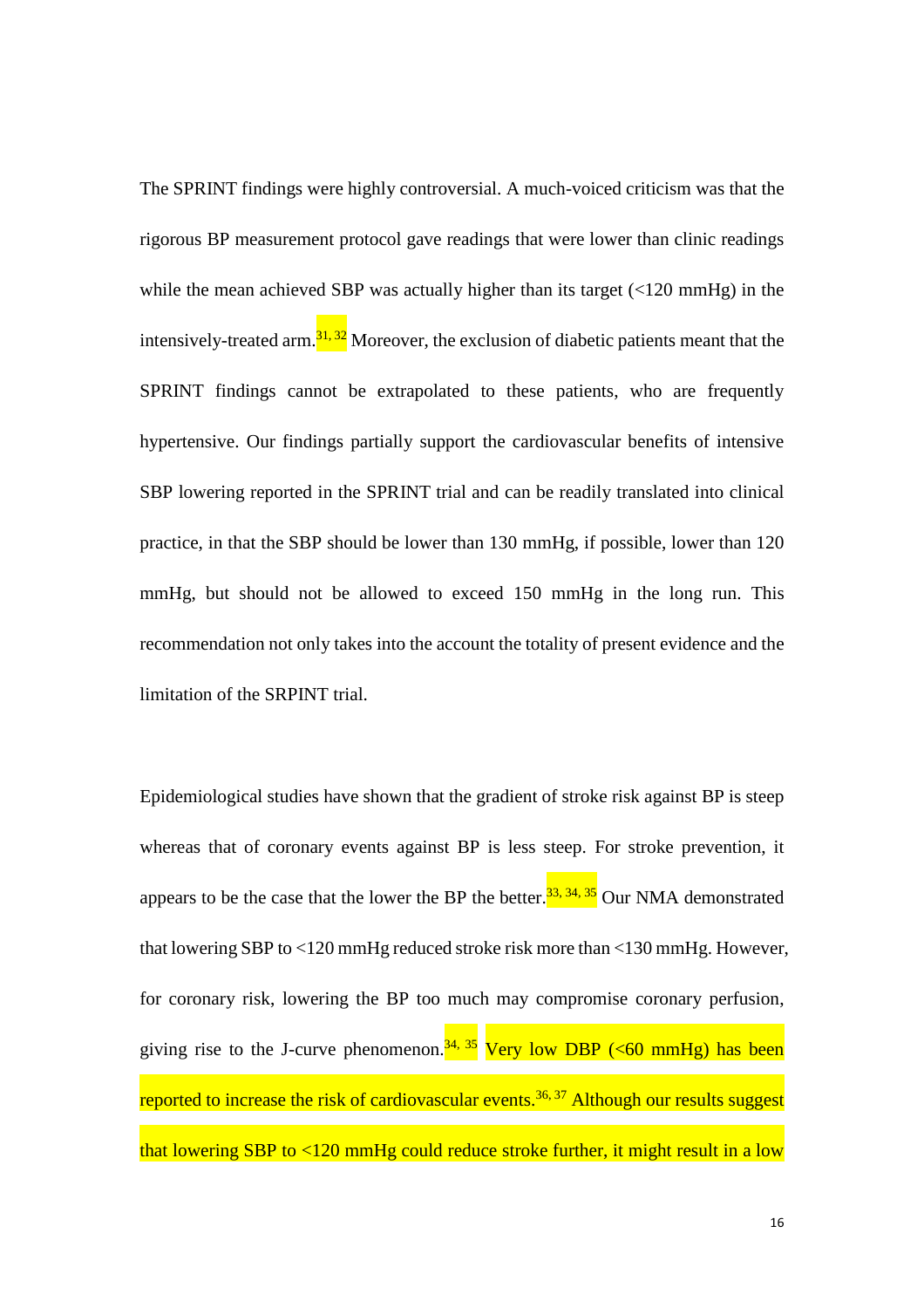DBP in some patients. The diastolic J-curve is relevant to stroke risk because of the large BP gradient between large arteries at the base of the brain and small subcortical arterioles over the convexity. Mathematical modelling suggested that when the BP in the brachial artery is 117/75 mmHg, it is 113/73 mmHg in the lenticulostriate artery but only 59/39 mmHg in small branches in the posterior parietal sub-cortex.<sup>38</sup> Thus, patients with wide pulse pressure and hence a low diastolic pressure are at risk of having white matter intensities in the subcortical region.<sup>39</sup> In patients with coronary artery disease and in patients with left ventricular hypertrophy, myocardial ischemia may occur due to the J-curve phenomenon.<sup>40</sup> With these risks in mind, we investigated the influence of different achieved DBP levels on cardiovascular outcomes. Our results showed that lowering DBP to <70 mmHg reduced cardiovascular events when compared to higher DBP levels. Further reduction of DBP to <65 mmHg reduced the risk of stroke. We did not find any evidence of an increase in cardiovascular events with very low achieved DBP, but that could be due to insufficient patient numbers with these low BPs.

Two network meta-analyses published recently showed similar findings to our study. $\frac{41}{11}$ One network meta-analysis $\frac{42}{1}$  included more trials than our study (see Online Reference), and suggested a significant reduction in all-cause mortality when lowering SBP below currently recommended targets. This benefit was not found in another network meta-analysis<sup>41</sup> and our study. Including these studies for analysis showed a similar reduction in all-cause mortality, which might be driven by the high rate of death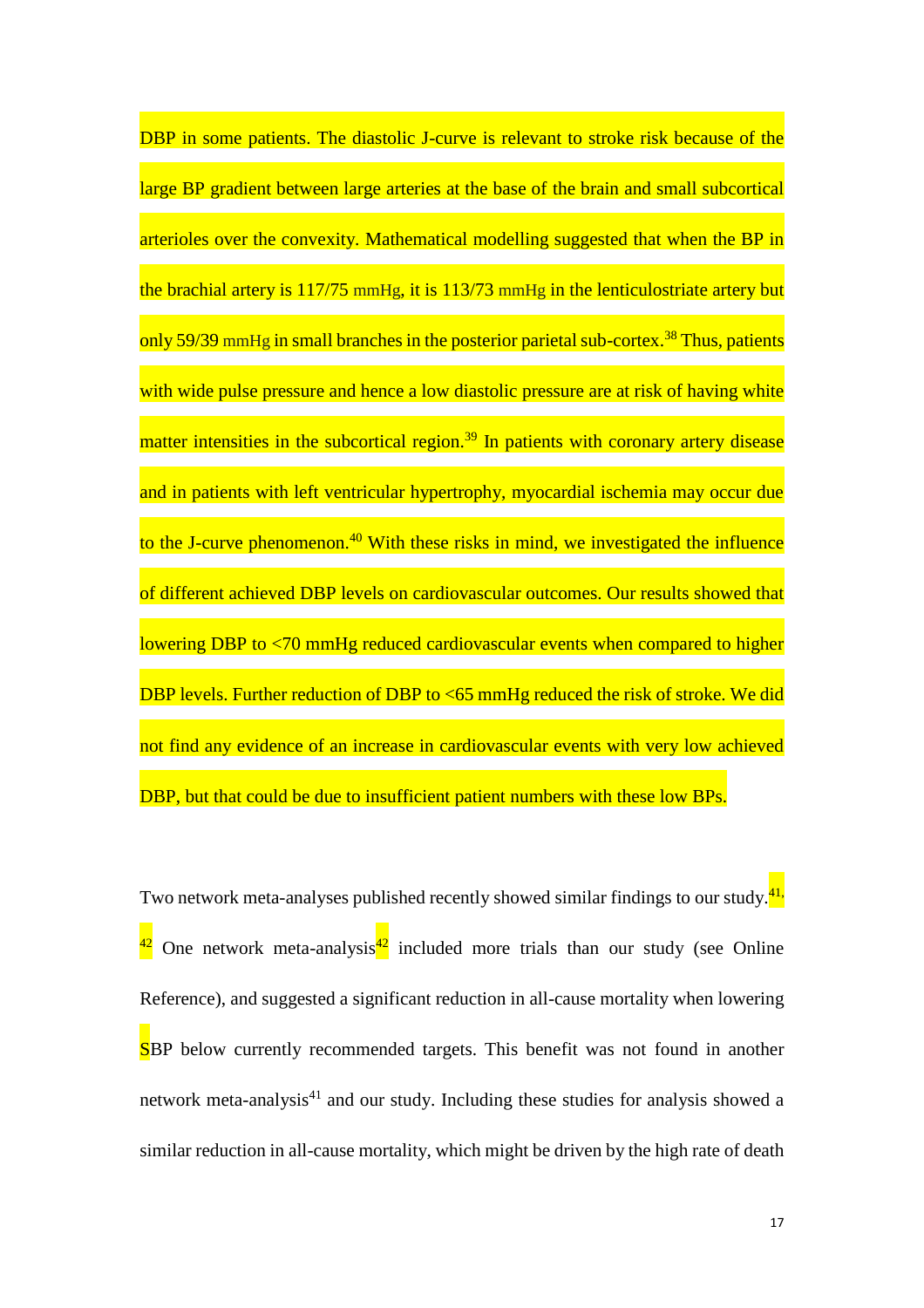in the placebo groups without BP-lowering therapy in most of trials (Supplemental Table S24).

Previous meta-analyses showed a significant benefit of intensive BP lowering in reducing MACE in high-risk patient groups when compared to moderate BP lowering. These beneficial effects were observed across major patient subgroups, baseline SBP levels, and types of antihypertensive drugs.<sup>43, 44, 45, 46, 47</sup> There is, therefore, evidence to support lowering SBP to less than 130 mmHg in patients with a history of cardiovascular disease, coronary heart disease, stroke, heart failure, and chronic kidney disease. $\frac{47}{1}$  However, for diabetic patients with baseline SBP less than 140 mmHg, intensive BP lowering was associated with an increased risk of cardiovascular death, without significant benefits.<sup>45,46</sup>

There has been much controversy over normalization of BP for patients  $\geq 65$  years old and the younger. The 2017 AHA/ACC guidelines recommend an SBP treatment goal of  $\langle 130 \text{ mmHg}$ , lower than previous guidelines for hypertensive patients.<sup>14</sup> Our network meta-analysis provides the evidence to support this intensive SBP target. For older patients at a high risk of comorbidity or mortality, the intensity of BP lowering should be decided after considering the risk and benefit balance. More importantly, the appearance of any adverse effects should be carefully monitored when slowly lowering BP to target. Most trials in hypertension recruited older patients, so whether the more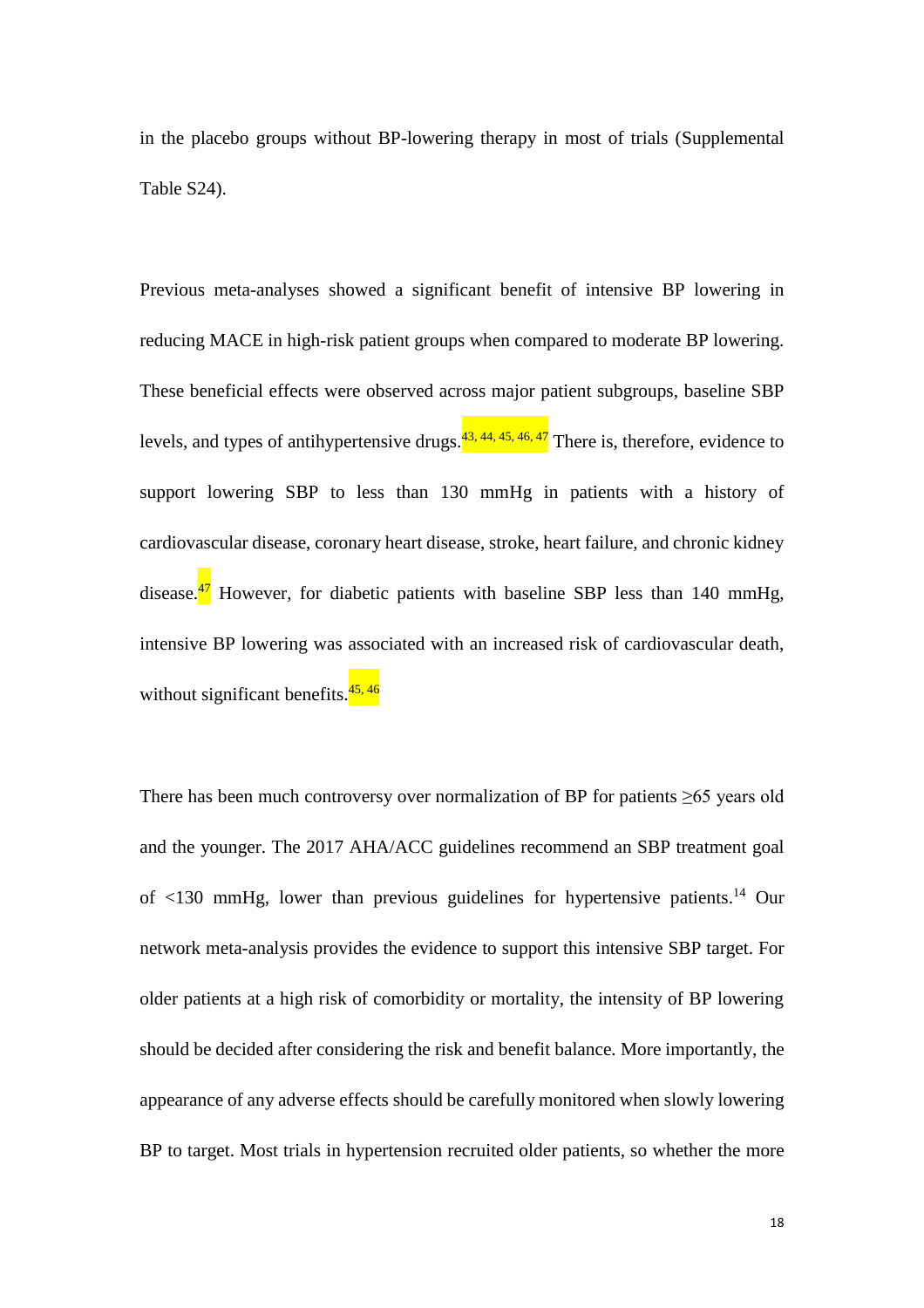aggressive BP lowering is beneficial in young patients needs to be explored in clinical trials.

Apart from the HOT trial, there was a lack of trials evaluating different DBP targets. However, SBP alone cannot guide treatment decisions. Chasing a low SBP can result in a very low DBP, which is harmful. Our study assessed also the association between achieved DBP levels and the risk of cardiovascular outcomes, and so provides a firmer basis for the 2017 AHA/ACC guidelines.

It cannot be emphasized more that the treatment of hypertension should be tailored to the individual patient, <sup>48</sup> because each patient has a different benefit-risk ratio. The new American guideline recommends the assessment of 10-year atherosclerotic cardiovascular risk to guide the BP threshold for treatment [\(http://tools.acc.org/ASCVD-Risk-Estimator-Plus/#!/calculate/estimate\).](http://tools.acc.org/ASCVD-Risk-Estimator-Plus/#!/calculate/estimate)) The assessment takes into account risk factors including age, gender, race, total cholesterol, low-density lipoprotein cholesterol, high-density lipoprotein cholesterol, SBP, use of aspirin or statins, treatment for hypertension, history of diabetes, and current smoking status.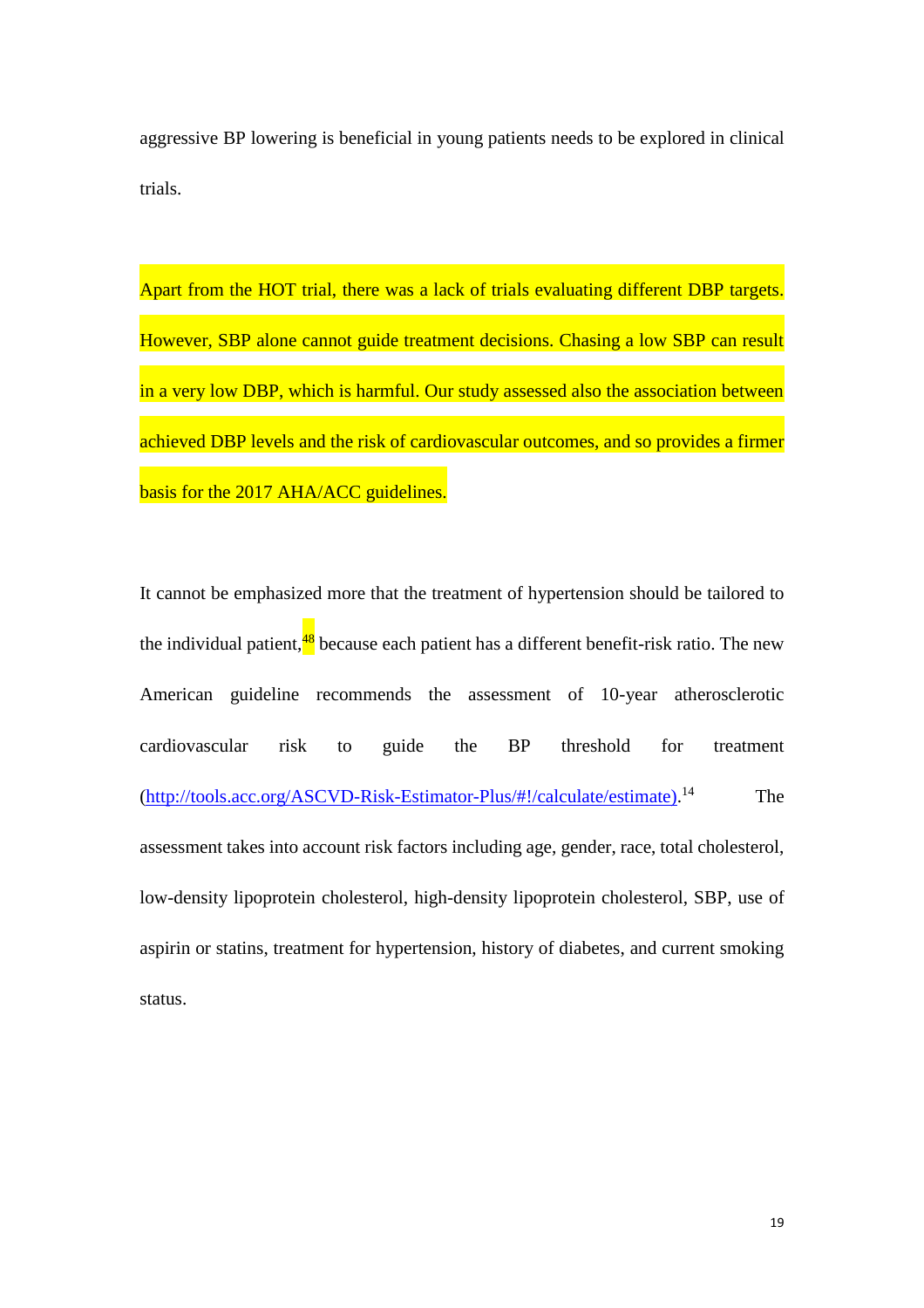In contrast to intention-to-treat analysis, we used achieved BP as the focus of our NMA. Our results should therefore not be interpreted as the BP set as the goal at the start of treatment but rather, as a desirable BP to achieve in maintenance therapy.

The definition of MACE, as a composite variable, was widely different across the included trials, and was not clearly described in several trials. Not all the trials reported its frequency. Therefore, we did not use MACE as the primary variable to avoid the problem of double counting by simply adding up its individual components.

Although it is customary to use relative risk as the statistic for meta-analysis because it is assumed to be similar in different trials, it is the absolute risk reduction that is a more clinically relevant measure of benefit. However, absolute risks differ across trials and among different patient groups within trials. For the same relative risk reduction, the absolute risk reduction is bigger if the baseline risk is higher. People with higher pretreatment BP are at higher absolute cardiovascular risk and would benefit more from BP lowering treatment even if the relative risk reduction is not any bigger.

A limitation of this NMA is the lack of patient-level data and the scarcity of head-tohead comparative trials. Patients aged >60 years with vascular disease may have stiff radial arteries, resulting in falsely higher DBP and a falsely lower SBP.<sup>49-51</sup> In one study, half of the patients above age 60 with diastolic cuff pressures >100 mmHg had an intra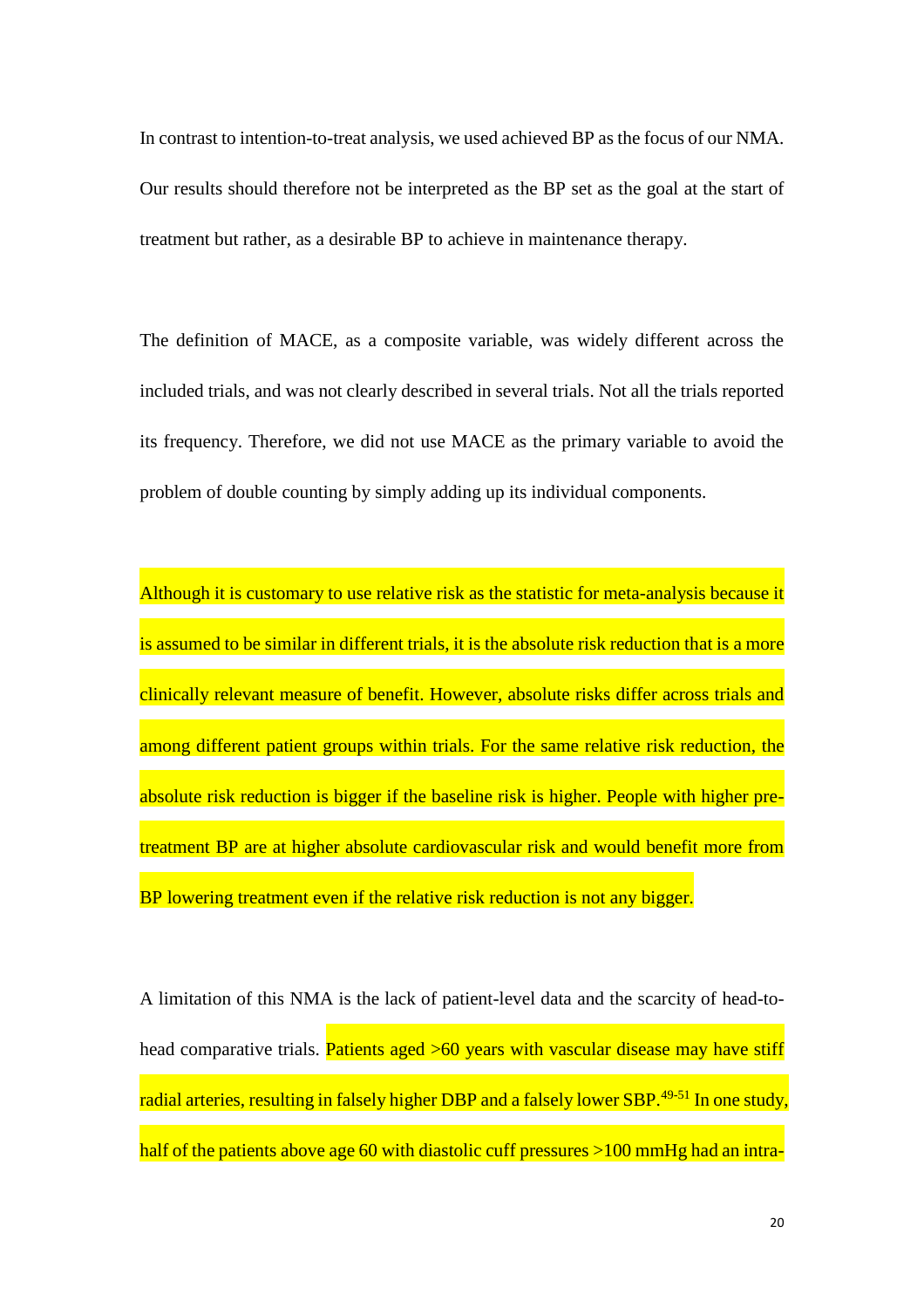arterial pressure 30 mmHg or more lower than the cuff pressure.<sup>50</sup> Our analysis did not take into account cuff artefact. The mean arterial pressure (DBP plus one third of pulse pressure) may therefore be closer to the intra-arterial mean pressure in these patients. However, without patient-level data, calculation of mean arterial pressure was not possible.

In two comparison groups (110-119 vs. 120-129, and 110-119 vs 130-139 mmHg), there were only single trials. At the same time, large trials such as ACCORD and SPRINT were given a lot of weight. The insufficient data did not allow assessing the risk of kidney disease outcomes, hypotension, or other adverse events concerned with intensive BP lowering. Inevitably, trials included in the NMA varied in patient characteristics, comorbidities, treatment regimens, types of BP measurements, and definitions of outcomes. Outcomes trials tend to recruit patients at high risk of cardiovascular events, and therefore, trial results may be not generalizable to low risk patients and the general population. Therefore, our results should be interpreted with caution. Nevertheless, we used different methods of analysis, such as frequentist and Bayesian analysis, fixed- and random-effects models, sensitivity analysis to support our findings, and obtained consistent results.

In conclusion, our NMA suggested that intensive BP lowering to less than 130 mmHg (120-129 mmHg) reduced the risk of stroke, HF, and MACE. Lowering to less than 120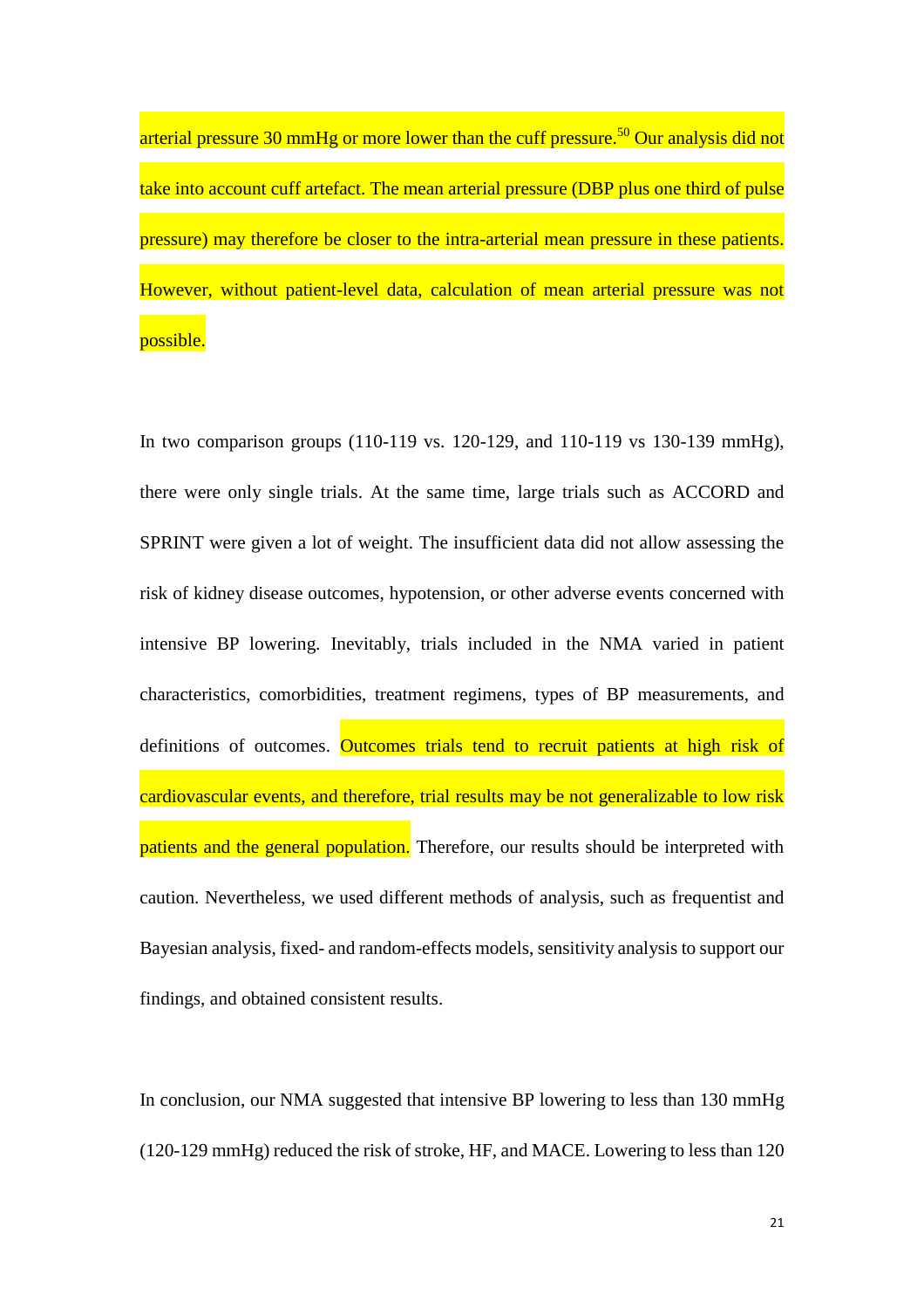mmHg would reduce the risk of stroke further if the treatment is tolerated, but other cardiovascular benefits cannot be demonstrated. The long-term SBP should not exceed 150 mmHg as that level of BP is associated with significantly high risks of cardiovascular events and cardiovascular mortality. An SBP target of 120-129 mmHg is appropriate for most high-risk hypertensive patients age 50 and over. Ultimately, the treatment of hypertension should be tailored to the benefit-risk profile of the individual patient, and whether the therapy is tolerated. If a lower SBP is adopted as the target, it is important that patients are more carefully monitored for the adverse effects of therapy.

#### **AUTHORS' CONTRIBUTIONS**

YF designed the study, performed statistical analysis, interpreted the data and wrote the first draft. YF, MFT and BMYC contributed to the data interpretation and writing of the final version of the manuscript. All authors have approved the final version of the manuscript and its conclusions. The corresponding author had full access to the data and had final responsibility for the decision to submit for publication.

#### **FUNDING SOURCE**

This research did not receive any specific grant from funding agencies in the public, commercial, or not-for-profit sectors.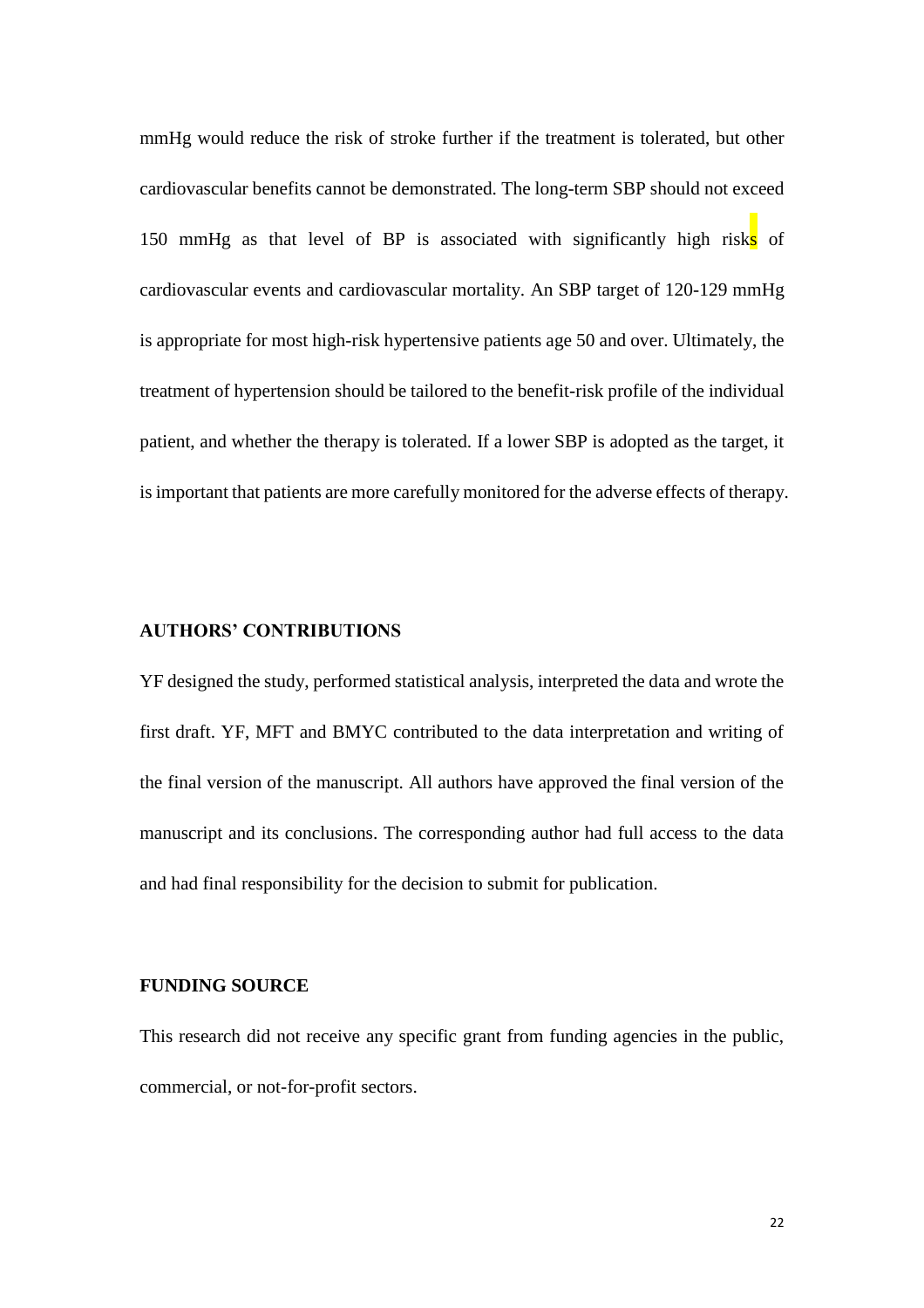## **DISCLOSURES**

None.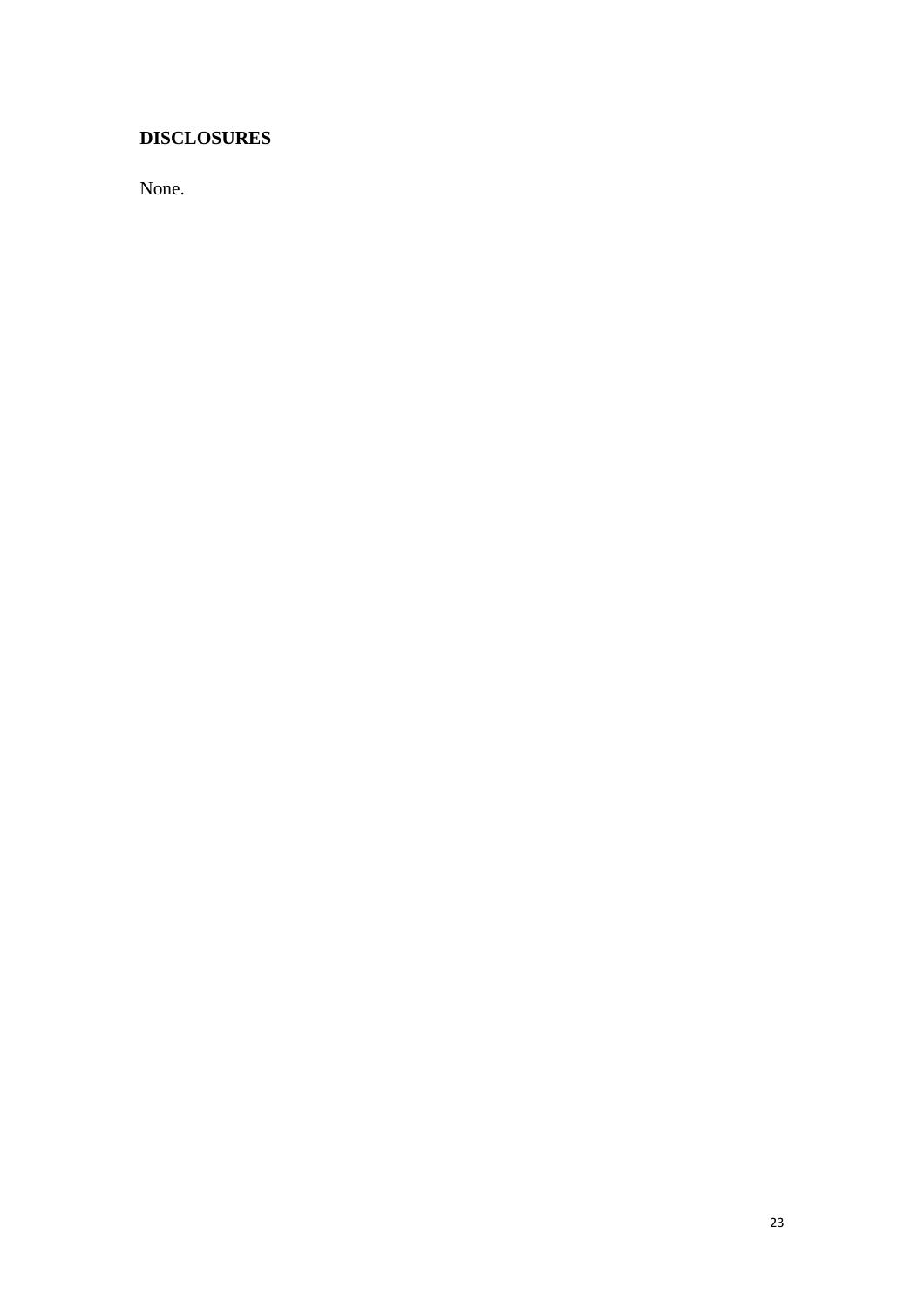#### **REFERENCE**

1. Yusuf S, Hawken S, Ounpuu S. et al, Effect of potentially modifiable risk factors associated with myocardial infarction in 52 countries (the INTERHEART study): casecontrol study. *Lancet*. 2004;364(9438):937-52.

2. Ong KL, Cheung BM, Man YB, Lau CP, Lam KS. Prevalence, awareness, treatment, and control of hypertension among United States adults 1999-2004. *Hypertension*. 2007;49(1):69-75.

3. Lewington S, Clarke R, Qizilbash N. et al, Prospective Studies Collaboration, Agespecific relevance of usual blood pressure to vascular mortality: a meta-analysis of individual data for one million adults in 61 prospective studies. *Lancet*. 2002;360(9349):1903-13.

4. Rapsomaniki E, Timmis A, George J. et al, Blood pressure and incidence of twelve cardiovascular diseases. *Lancet*. 2014;383(9932):1899-1911.

5. Boutitie F, Gueyffier F, Pocock S. et al, INDANA Project Steering Committee, Jshaped relationship between blood pressure and mortality in hypertensive patients: new insights from a meta-analysis of individual-patient data. *Ann Intern Med*. 2002;136(6):438-48.

6. Hansson L, Zanchetti A, Carruthers SG. et al, Effects of intensive blood-pressure lowering and low-dose aspirin in patients with hypertension: principal results of the Hypertension Optimal Treatment (HOT) randomised trial. HOT Study Group. *Lancet*. 1998;351(9118):1755-62.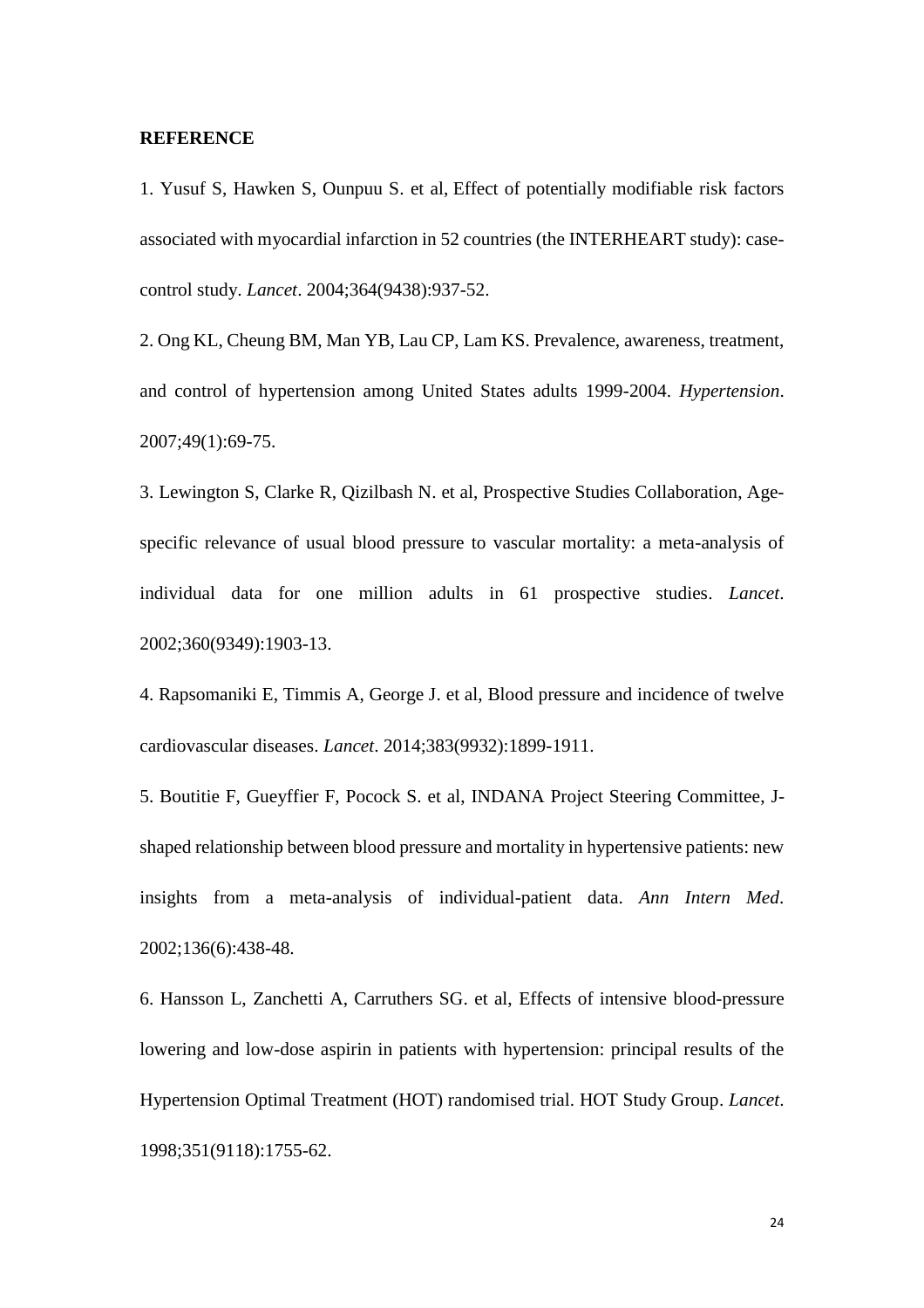7. UK Prospective Diabetes Study Group. Tight blood pressure control and risk of macrovascular and microvascular complications in type 2 diabetes: UKPDS 38. *BMJ*. 1998;317(7160):703-13.

8. Chobanian AV, Bakris GL, Black HR. et al, Seventh report of the Joint National Committee on Prevention, Detection, Evaluation, and Treatment of High Blood Pressure. *Hypertension*. 2003;42:1206-52.

9. Mancia G, De Backer G, Dominiczak A. et al, 2007 Guidelines for the Management of Arterial Hypertension: The Task Force for the Management of Arterial Hypertension of the European Society of Hypertension (ESH) and of the European Society of Cardiology (ESC). *J Hypertens*. 2007;25:1105-87.

10. ACCORD Study Group, Cushman WC, Evans GW. et al, Effects of intensive bloodpressure control in type 2 diabetes mellitus. *N Engl J Med*. 2010;362(17):1575-85.

11. Mancia G, Fagard R, Narkiewicz K. et al, 2013 ESH/ESC guidelines for the management of arterial hypertension: the Task Force for the Management of Arterial Hypertension of the European Society of Hypertension (ESH) and of the European Society of Cardiology (ESC). *J Hypertens*. 2013;31(7):1281-357.

12. James PA, Oparil S, Carter BL. et al, 2014 evidence-based guideline for the management of high blood pressure in adults: report from the panel members appointed to the Eighth Joint National Committee (JNC 8). *JAMA*. 2014;311(5):507-20.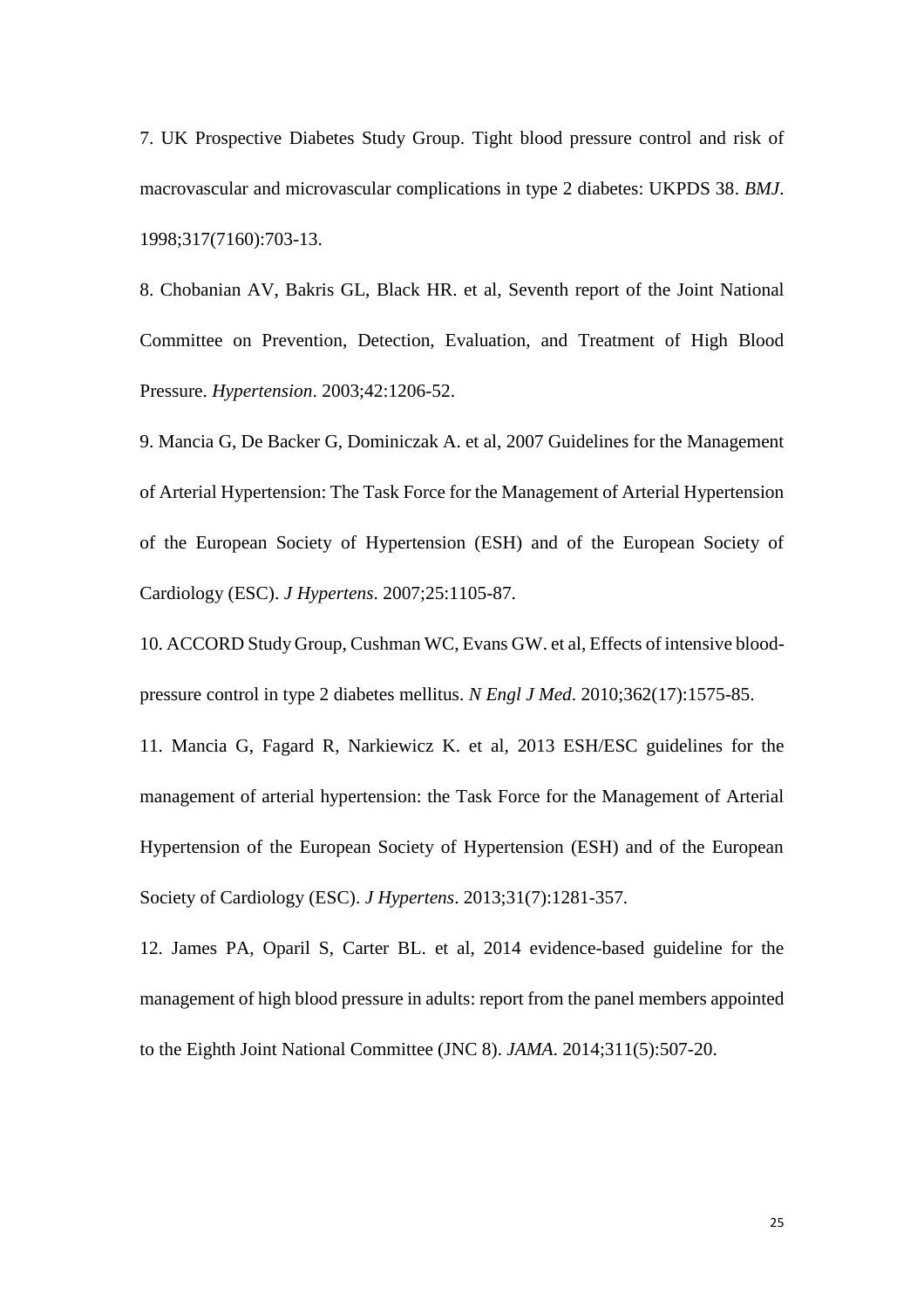13. SPRINT Research Group, Wright JT Jr, Williamson JD. et al, A Randomized Trial of Intensive versus Standard Blood-Pressure Control. *N Engl J Med*. 2015;373(22):2103-16.

14. Whelton PK, Carey MR, Aronow SW. et al, 2017 ACC/AHA/AAPA/ABC/ACPM/AGS/APhA/ASH/ASPC/NMA/PCNA Guideline for the Prevention, Detection, Evaluation, and Management of High Blood Pressure in Adults. *J Am Coll Cardiol*. 2018;71(19):2199-2269.

15. Rucker G. Network meta-analysis, electrical networks and graph theory. *Res Synth Methods*. 2012;3(4):312-324.

16. Salanti G, Higgins JP, Ades AE, Ioannidis JP. Evaluation of networks of randomized trials. *Stat Methods Med Res*. 2008;17:279-301.

17. Estacio RO, Coll JR, Tran ZV, Schrier RW. Effect of intensive blood pressure control with valsartan on urinary albumin excretion in normotensive patients with type 2 diabetes. *Am J Hypertens*. 2006;19(12):1241-8.

18. Wright JT Jr, Bakris G, Greene T. Effect of blood pressure lowering and antihypertensive drug class on progression of hypertensive kidney disease: results from the AASK trial. Effect of blood pressure lowering and antihypertensive drug class on progression of hypertensive kidney disease: results from the AASK trial. *JAMA*. 2002;288(19):2421-31.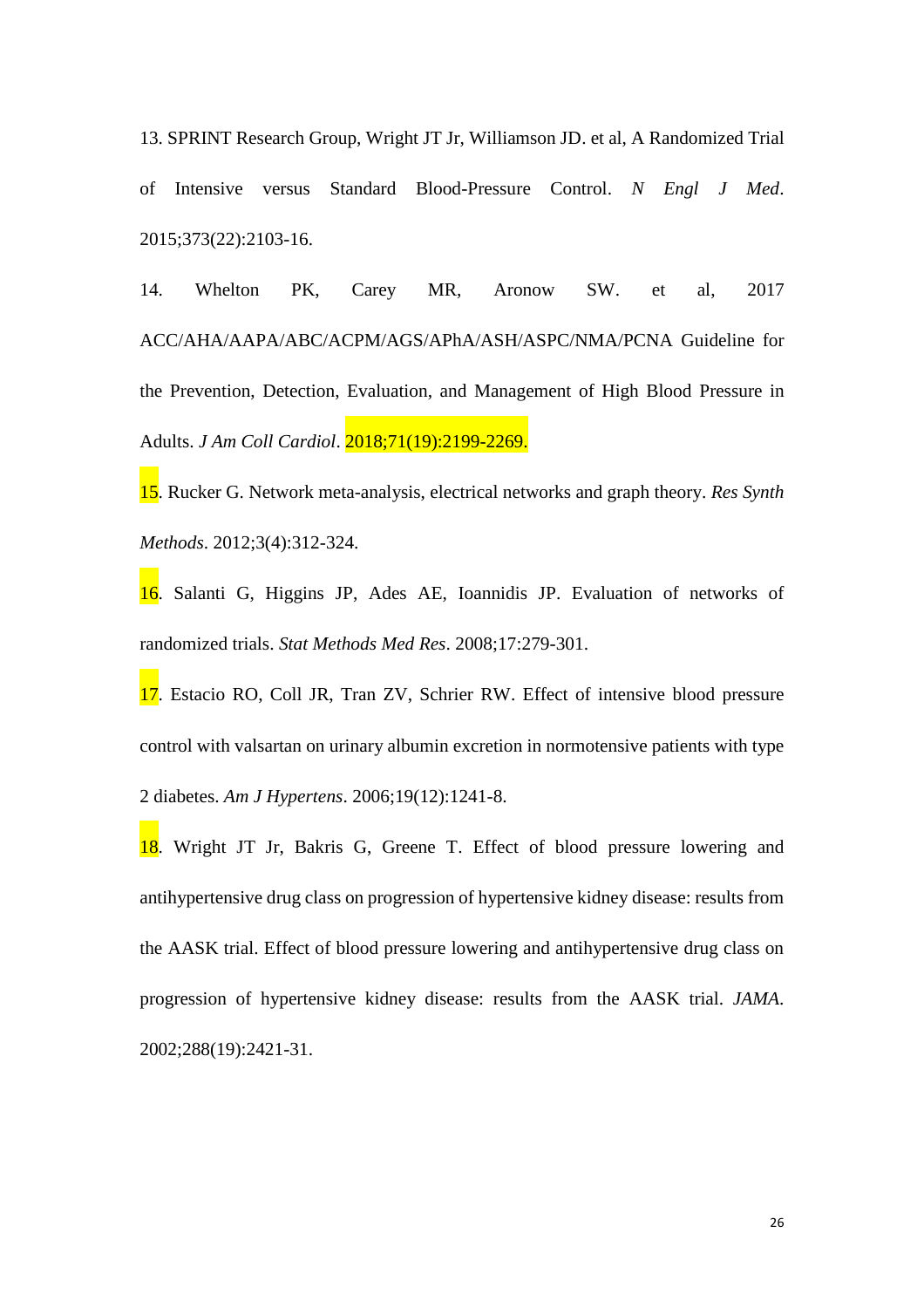19. Schrier RW, Estacio RO, Esler A, Mehler P. Effects of aggressive blood pressure control in normotensive type 2 diabetic patients on albuminuria, retinopathy and strokes. *Kidney Int*. 2002;61(3):1086-97.

20. Ruggenenti P, Perna A, Loriga G. et al, Blood-pressure control for renoprotection in patients with non-diabetic chronic renal disease (REIN-2): multicentre, randomised controlled trial. *Lancet*. 2005;365(9463):939-46.

21. SPS3 Study Group, Benavente OR, Coffey CS. et al, Blood-pressure targets in patients with recent lacunar stroke: the SPS3 randomised trial. *Lancet*. 2013;382(9891):507-15.

22. Sarnak MJ, Greene T, Wang X, et al, The effect of a lower target blood pressure on the progression of kidney disease: long-term follow-up of the modification of diet in renal disease study. *Ann Intern Med*. 2005;142(5):342-51.

23. JATOS Study Group. Principal results of the Japanese trial to assess optimal systolic blood pressure in elderly hypertensive patients (JATOS). *Hypertens Res*. 2008;31(12):2115-27.

24. Ogihara T, Saruta T, Rakugi H. et al, Target blood pressure for treatment of isolated systolic hypertension in the elderly: valsartan in elderly isolated systolic hypertension study. *Hypertension*. 2010;56(2):196-202.

25. Wei Y, Jin Z, Shen G. et al, Effects of intensive antihypertensive treatment on Chinese hypertensive patients older than 70 years. *J Clin Hypertens (Greenwich)*. 2013;15(6):420-7.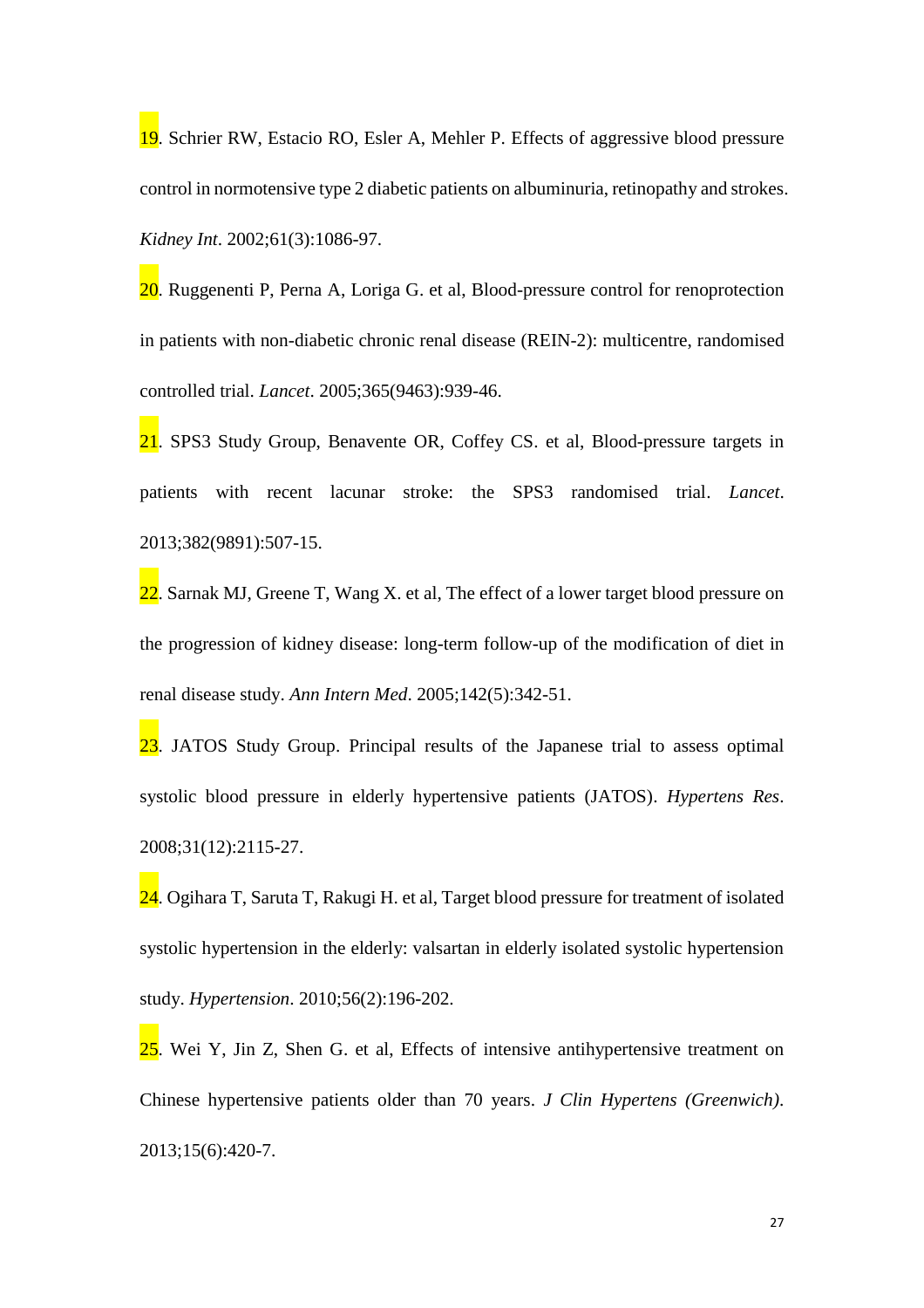26. Hannson L. The BBB Study: the effect of intensified antihypertensive treatment on the level of blood pressure, side-effects, morbidity and mortality in "well-treated" hypertensive patients. Behandla Blodtryck Bättre. *Blood Press*. 1994;3(4):248-54.

27. Verdecchia P, Staessen JA, Angeli F. et al, Usual versus tight control of systolic blood pressure in non-diabetic patients with hypertension (Cardio-Sis): an open-label randomised trial. *Lancet*. 2009;374(9689):525-33.

28. Asayama K, Ohkubo T, Metoki H. et al, Hypertension Objective Treatment Based on Measurement by Electrical Devices of Blood Pressure (HOMED-BP). Cardiovascular outcomes in the first trial of antihypertensive therapy guided by selfmeasured home blood pressure. *Hypertens Res*. 2012;35(11):1102-10.

29. Mant J, McManus RJ, Roalfe A, et al, Different systolic blood pressure targets for people with history of stroke or transient ischaemic attack: PAST-BP (Prevention After Stroke--Blood Pressure) randomised controlled trial. *BMJ*. 2016;352:i708.

30. Schrier R, McFann K, Johnson A. et al, Cardiac and renal effects of standard versus rigorous blood pressure control in autosomal-dominant polycystic kidney disease: results of a seven-year prospective randomized study. *J Am Soc Nephrol*. 2002;13(7):1733-9.

31. Bress AP, Tanner RM, Hess R, Colantonio LD, Shimbo D, Muntner P. Generalizability of SPRINT Results to the U.S. Adult Population. *J Am Coll Cardiol*. 2016;67(5):463-72.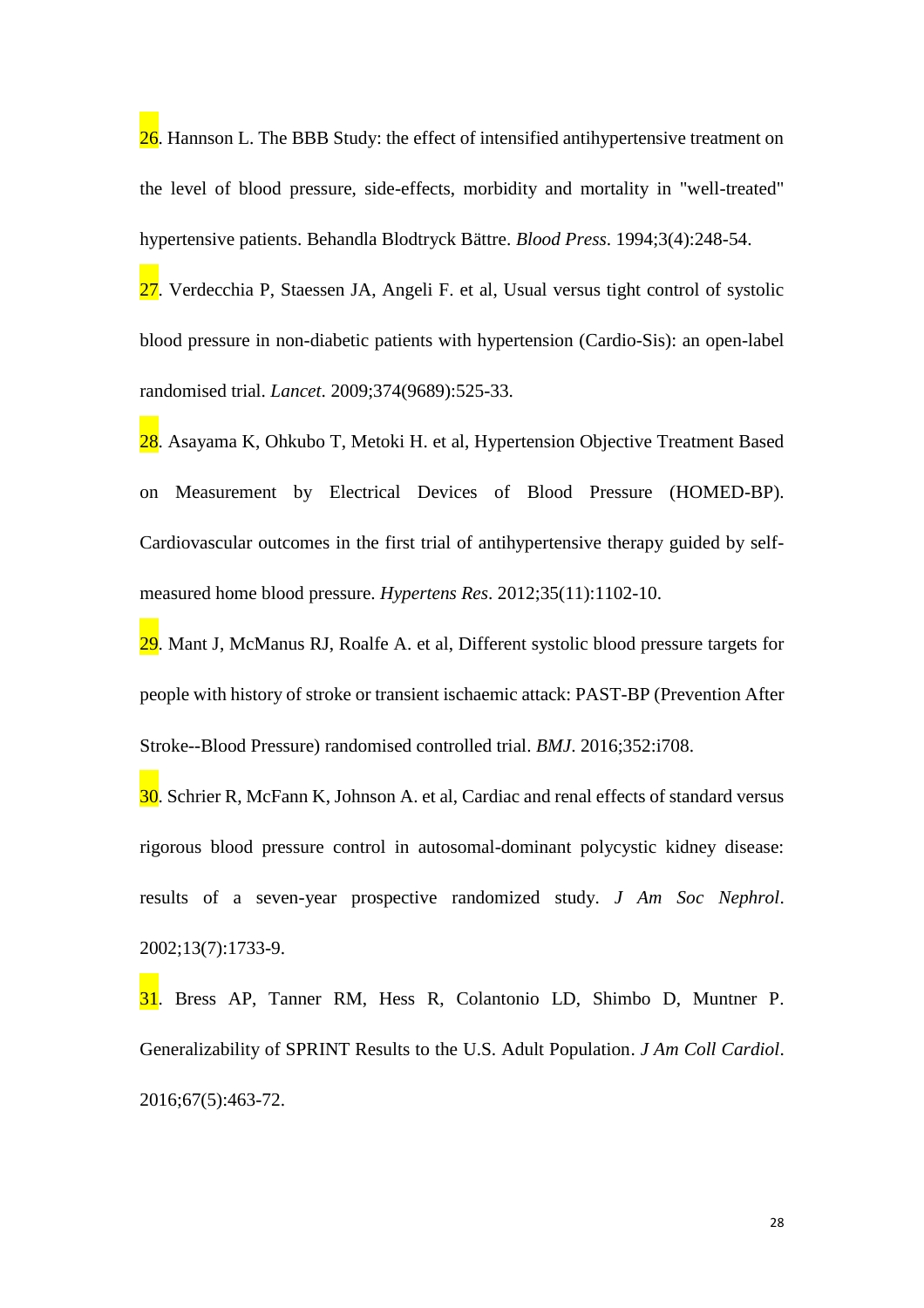32. Kjeldsen SE, Mancia G. Unobserved automated office blood pressure measurement in the Systolic Blood Pressure Intervention Trial (SPRINT): systolic blood pressure treatment target remains below 140 mmHg. *Eur Heart J Cardiovasc Pharmacother*. 2016;2(2):79-80.

33. Messerli FH, Mancia G, Conti CR. et al, Dogma disputed: can aggressively lowering blood pressure in hypertensive patients with coronary artery disease be dangerous? *Ann Intern Med*. 2006;144:884-93.

 $34$ . Chalmers J. Is a blood pressure target of <130/80 mm Hg still appropriate for highrisk patients? *Circulation*. 2011;124:1700-02.

35. Bangalore S, Messerli FH, Wun CC. et al, J-curve revisited: An analysis of blood pressure and cardiovascular events in the Treating to New Targets (TNT) Trial. *Eur Heart J*. 2010;31(23):2897-908.

36. McEvoy JW, Chen Y, Rawlings A, et al. Diastolic Blood Pressure, Subclinical Myocardial Damage, and Cardiac Events: Implications for Blood Pressure Control. *J Am Coll Cardiol.* 2016;68(16):1713-1722.

37. Park JH, Ovbiagele B. Post-stroke diastolic blood pressure and risk of recurrent vascular events. *Eur J Neurol.* 2017;24(11):1416-1423.

38. Blanco PJ, Müller LO, Spence JD. Blood pressure gradients in cerebral arteries: a clue to pathogenesis of cerebral small vessel disease. *Stroke and Vascular Neurology.* 2017;2(3):108-117.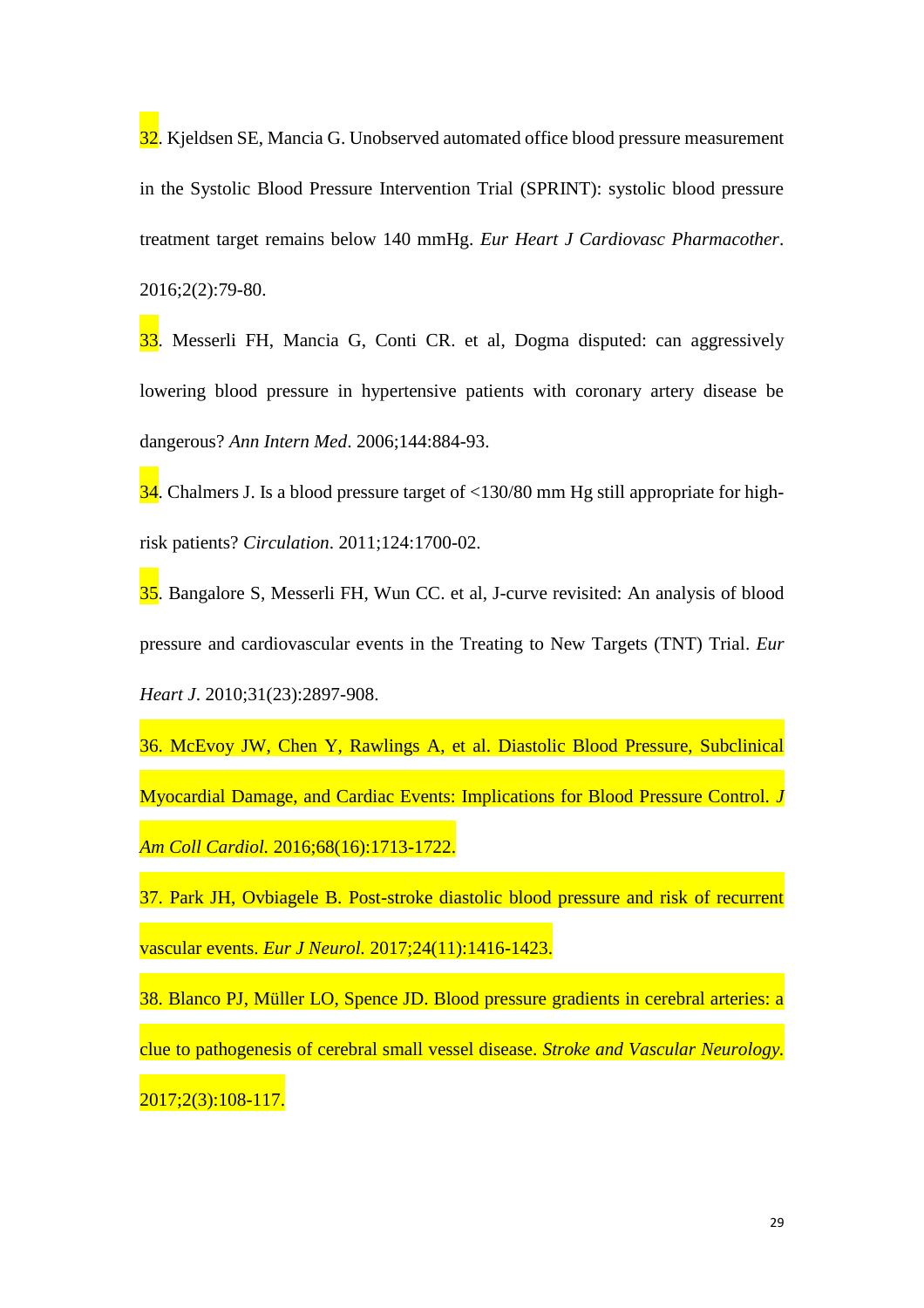39. Valdés Hernández Mdel C, Maconick LC, Muñoz Maniega S, et al. A comparison of location of acute symptomatic vs. 'silent' small vessel lesions. *Int J Stroke.* 2015;10(7):1044-50.

40. Spence JD. Antihypertensive drugs and prevention of atherosclerotic stroke. *Stroke*. 1986;17(5):808-10.

41. Bangalore S, Toklu B, Gianos E. et al, Optimal Systolic Blood Pressure Target After SPRINT: Insights from a Network Meta-Analysis of Randomized Trials. *Am J Med*. 2017;130(6):707-719.e8.

42. Bundy JD, Li C, Stuchlik P. et al, Systolic Blood Pressure Reduction and Risk of Cardiovascular Disease and Mortality: A Systematic Review and Network Metaanalysis. *JAMA Cardiol*. 2017;2(7):775-781.

43. Lv JC, Neal B, Ehteshami P. et al, Effects of intensive blood pressure lowering on cardiovascular and renal outcomes: a systematic review and meta-analysis. *PLoS Med*. 2012;9(8):e1001293.

 $\frac{44}{1}$ . Xie X, Atkins E, Ly J, et al, Effects of intensive blood pressure lowering on cardiovascular and renal outcomes: updated systematic review and meta-analysis. *Lancet*. 2016;387(10017):435-43.

45. Emdin CA, Rahimi K, Neal B, Callender T, Perkovic V, Patel A. Blood pressure lowering in type 2 diabetes: a systematic review and meta-analysis. *JAMA*. 2015;313(6):603-15.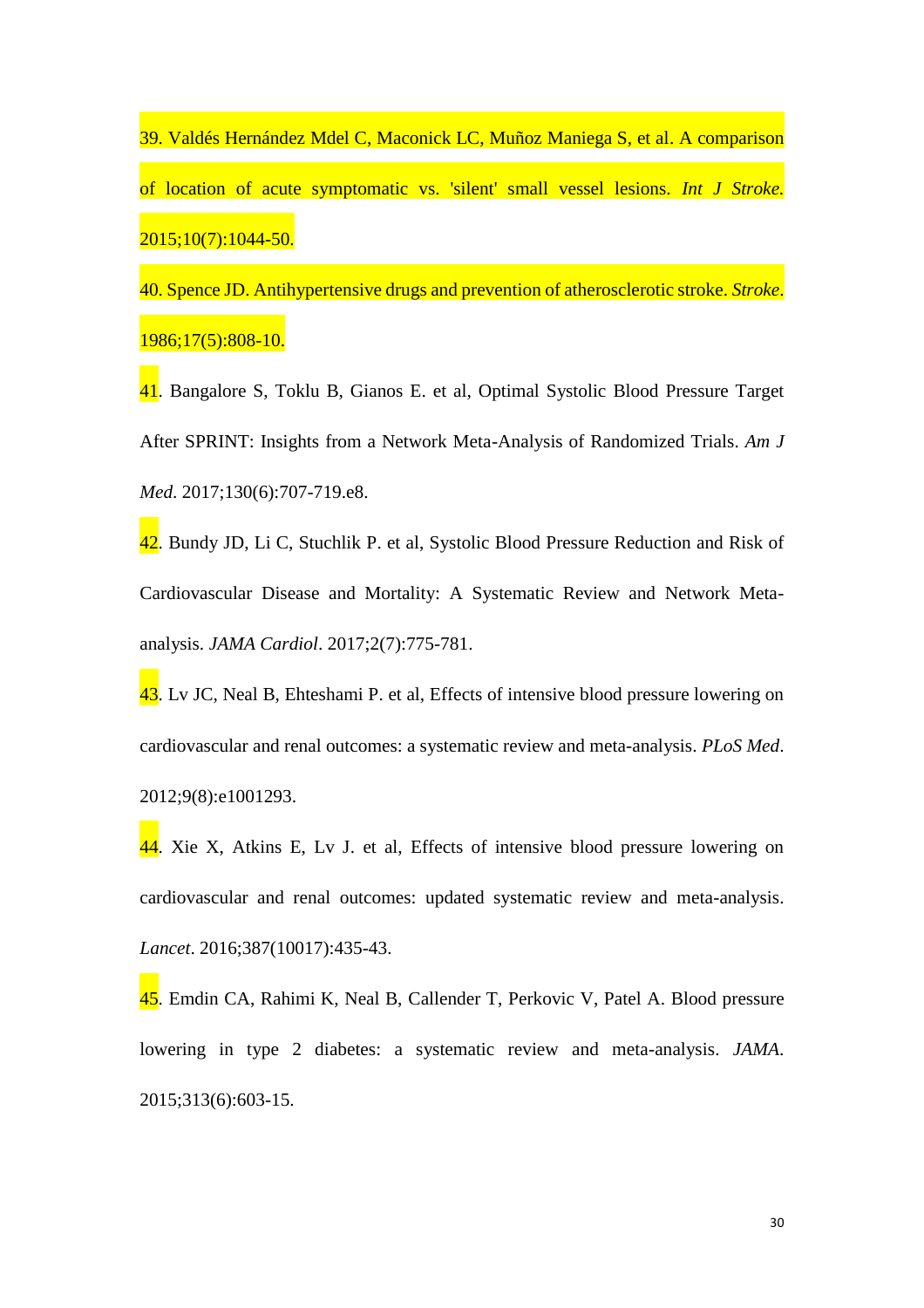46. Brunström M, Carlberg B. Effect of antihypertensive treatment at different blood pressure levels in patients with diabetes mellitus: systematic review and meta-analyses. *BMJ*. 2016;352:i717.

47. Ettehad D, Emdin CA, Kiran A. et al, Blood pressure lowering for prevention of cardiovascular disease and death: a systematic review and meta-analysis. *Lancet*. 2016;387(10022):957-67.

48. Rahimi K, MacMahon S. Blood pressure management in the 21st century: maximizing gains and minimizing waste. *Circulation*. 2013;128:2283-85.

49. Finnegan TP, Spence JD, Wong DG, Wells GA. Blood pressure measurement in the elderly: correlation of arterial stiffness with difference between intra-arterial and cuff pressures. *J Hypertens.* 1985;3(3):231-5.

50. Spence JD, Sibbald WJ, Cape RD. Pseudohypertension in the elderly. *Clin Sci Mol Me*d. 1978;55(Suppl. 4):399s-402s.

51. Spence JD, Sibbald WJ, Cape RD. Direct, indirect and mean blood pressures in hypertensive patients: the problem of cuff artefact due to arterial wall stiffness, and a partial solution. *Clin Invest Med*. 1979;2(4):165-73.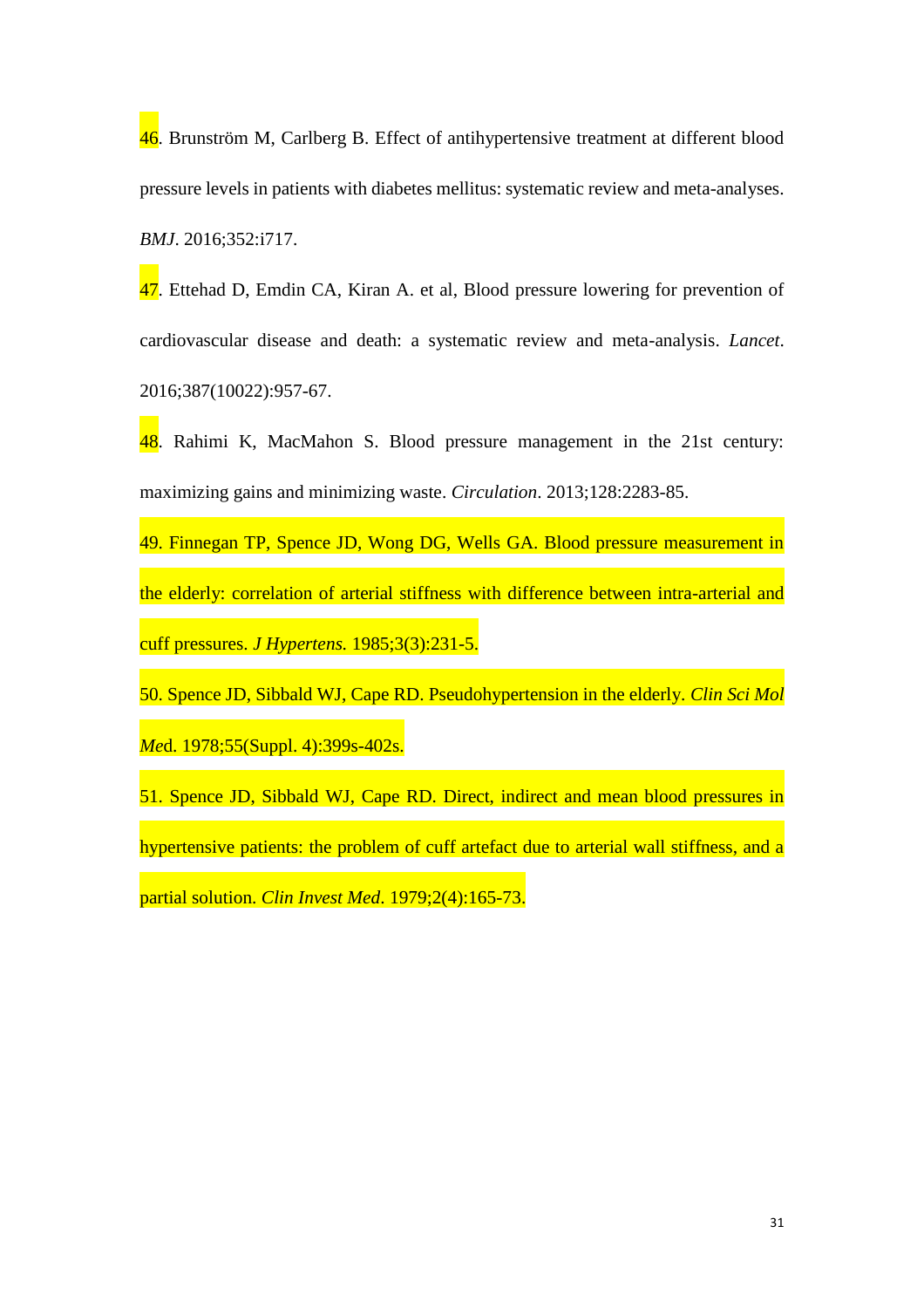**Table 1. Major characteristics of trials included in the network meta-analysis**

|                    |      | <b>Patients</b> | <b>Mean baseline BP</b> | <b>Target BP levels</b> | <b>Achieved BP</b> |                      |                                     |
|--------------------|------|-----------------|-------------------------|-------------------------|--------------------|----------------------|-------------------------------------|
| <b>Studies</b>     | Year | (intensive/     | levels (SBP/DBP)        | (intensive/             | levels (intensive/ | <b>Antihyper</b>     | <b>Primary or reported</b>          |
|                    |      | control)        | $/\text{mmHg}$          | control)/mmHg           | control/mmHg       | -tensive drugs       | cardiovascular outcomes             |
|                    |      |                 |                         |                         |                    |                      | MACE defined by the occurrence      |
| AASK <sup>18</sup> | 2010 | 1094            | 150.5/95.5              | $NR/\leq 92$ vs.        | 128/78 vs. 140/86  | $ACEI, CCB, \beta$ - | of CV mortality or first CV         |
|                    |      | (540/554)       |                         | NR/102-107              |                    | blocker              | hospitalization for MI, stroke, HF, |
|                    |      |                 |                         |                         |                    |                      | or revascularization procedure      |
| $ABCD-N19$         | 2001 | 480             | 136.4/84                | NR/<75 vs.              | 128/75 vs. 137/81  | CCB, ACEI            | MI, cerebral vascular accident,     |
|                    |      | (237/243)       |                         | NR/80-89                |                    |                      | congestive HF, CV death             |
| ABCD-2             |      |                 | 126/84<br>129(66/63)    | NR/<75 vs.              | 118/75 vs. 124/80  | ARB                  |                                     |
|                    | 2006 |                 |                         | $NR$ /<90               |                    |                      | CV vascular disease event           |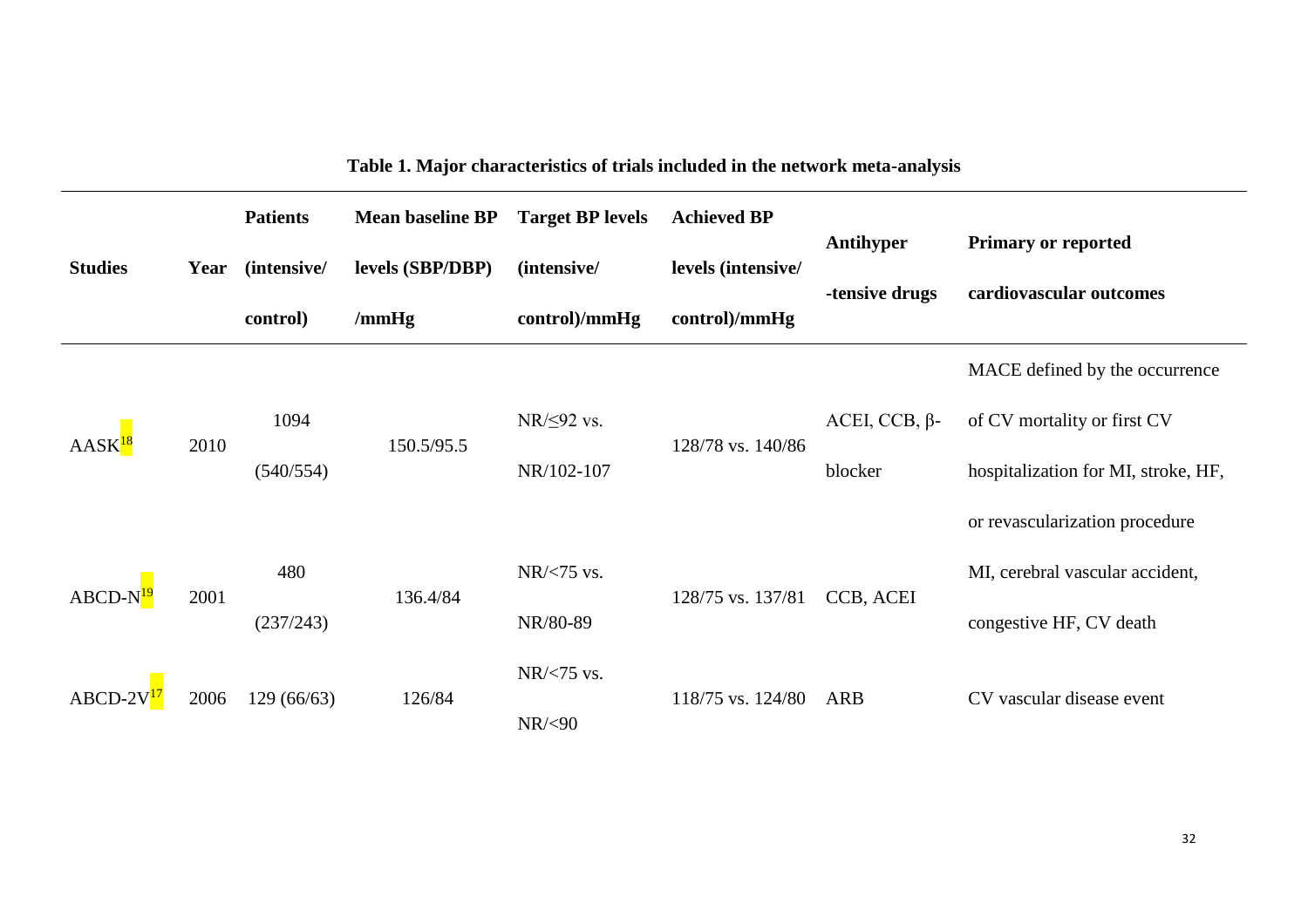|                      |      | 4734        |             | $<$ 120/NR vs.      | 119.3/64.4 vs.    | $ACEI, CCB, \beta$ -<br>blocker, ARB, | MACE defined as the composite of               |
|----------------------|------|-------------|-------------|---------------------|-------------------|---------------------------------------|------------------------------------------------|
| ACCORD <sup>10</sup> | 2010 | (2363/2371) | 139.2/76    | $<$ 140/NR          | 133.5/70.5        | diuretics, $\alpha$                   | non-fatal MI, non-fatal stroke, or<br>CV death |
|                      |      |             |             |                     |                   | blocker                               |                                                |
| BBB <sup>26</sup>    | 1994 | 2127        | 155/94.5    | NR/80 vs. NR/80-    | 141/83 vs. 152/91 | Unclear                               | Stroke, MI                                     |
|                      |      | (1064/1063) |             | 100                 |                   |                                       |                                                |
|                      |      |             |             |                     |                   | $ACEI, \beta-$                        | MACE defined as fatal/non-fatal                |
| HOT <sup>6</sup>     | 1998 | 12526       | 169.7/105.4 | NR/80 vs. NR/90     | 139.7/81.1 vs.    | blocker,                              | MI, fatal/non-fatal stroke, and CV             |
|                      |      | (6262/6264) |             |                     | 143.7/85.2        | diuretics                             | death                                          |
|                      |      |             |             |                     |                   |                                       | MACE defined as the combined                   |
| JATOS <sup>23</sup>  | 2008 | 4418        | 171.6/89.1  | $<$ 140/NR vs. 140- | 135.9/74.8 vs.    | <b>CCB</b>                            | incidence of cerebrovascular                   |
|                      |      | (2212/2206) |             | 159/NR              | 145.6/78.1        |                                       | disease, cardiac disease (acute MI,            |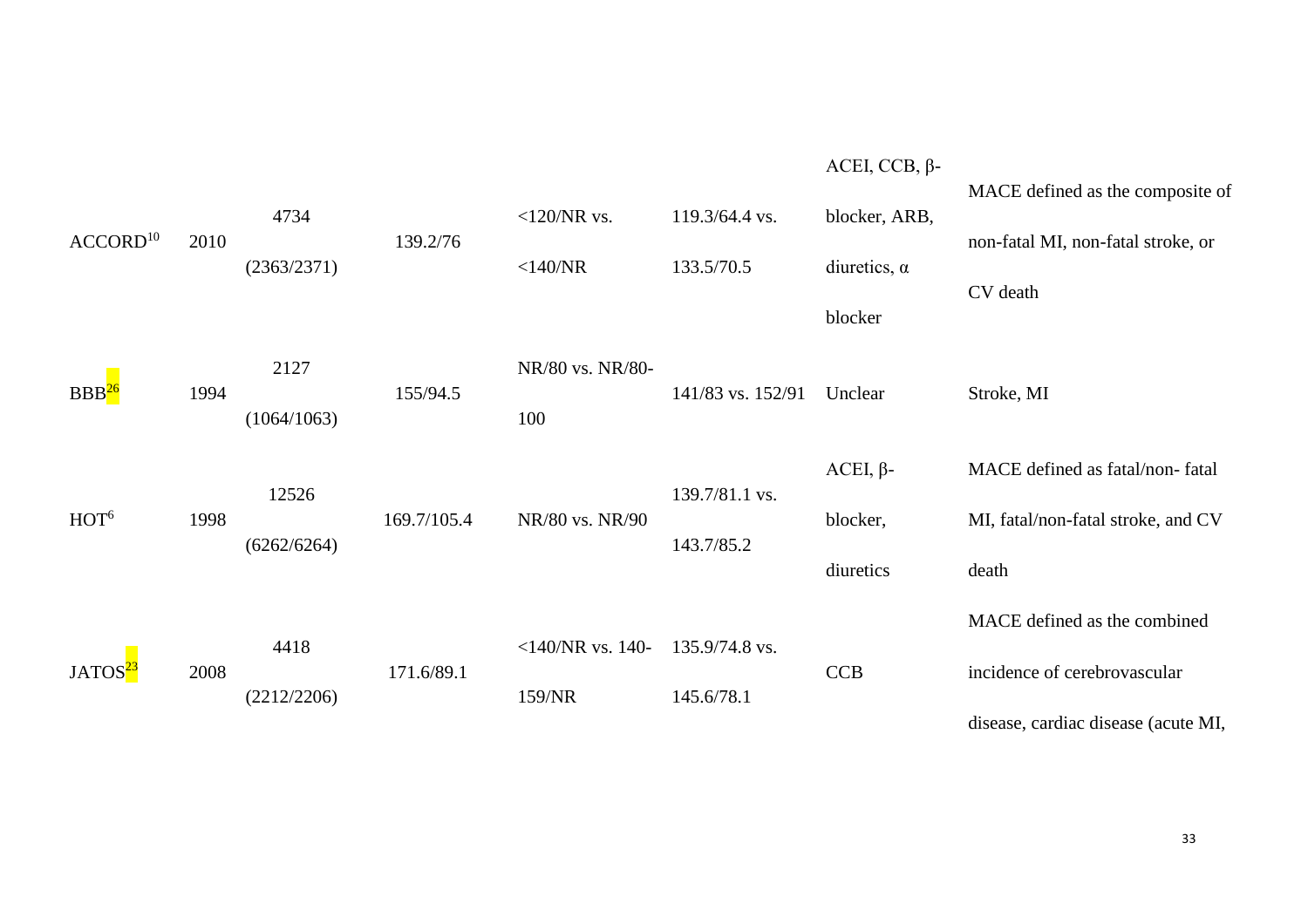# HF and angina pectoris requiring

hospitalization and CV death),

vascular disease and renal

dysfunction

| MDRD <sup>22</sup>   |      | 840                   | 130.5/80            | NR/<92 vs.<br>$126.2/76.9$ vs. |                | $ACEI, CCB, \beta$ -      |                                  |  |
|----------------------|------|-----------------------|---------------------|--------------------------------|----------------|---------------------------|----------------------------------|--|
|                      | 2005 | (432/408)             |                     | NR/<107                        | 133.8/80.7     | blocker,                  | <b>NA</b>                        |  |
|                      |      |                       |                     |                                |                | diuretics                 |                                  |  |
|                      |      | 335                   |                     | $<$ 130/80 vs.                 | 126.2/76.9 vs. |                           | MACE defined as the composite of |  |
| $REIN-220$           | 2015 | 130.5/80<br>(167/168) |                     |                                |                | <b>CCB</b>                | MI, congestive HF, stroke, ACS,  |  |
|                      |      |                       | 133.8/80.7<br>NR/90 |                                |                | transient ischemic attack |                                  |  |
| SPRINT <sup>13</sup> | 2013 | 9361                  | 139.7/78.1          | $<$ 120/NR vs.                 | 121.4/68.7 vs. | ACEI, CCB,                | MACE defined as the composite of |  |
|                      |      | (4678/4683)           |                     | $<$ 140/NR                     | 136.2/76.3     | ARB, diuretics,           | MI, ACS not resulting in MI,     |  |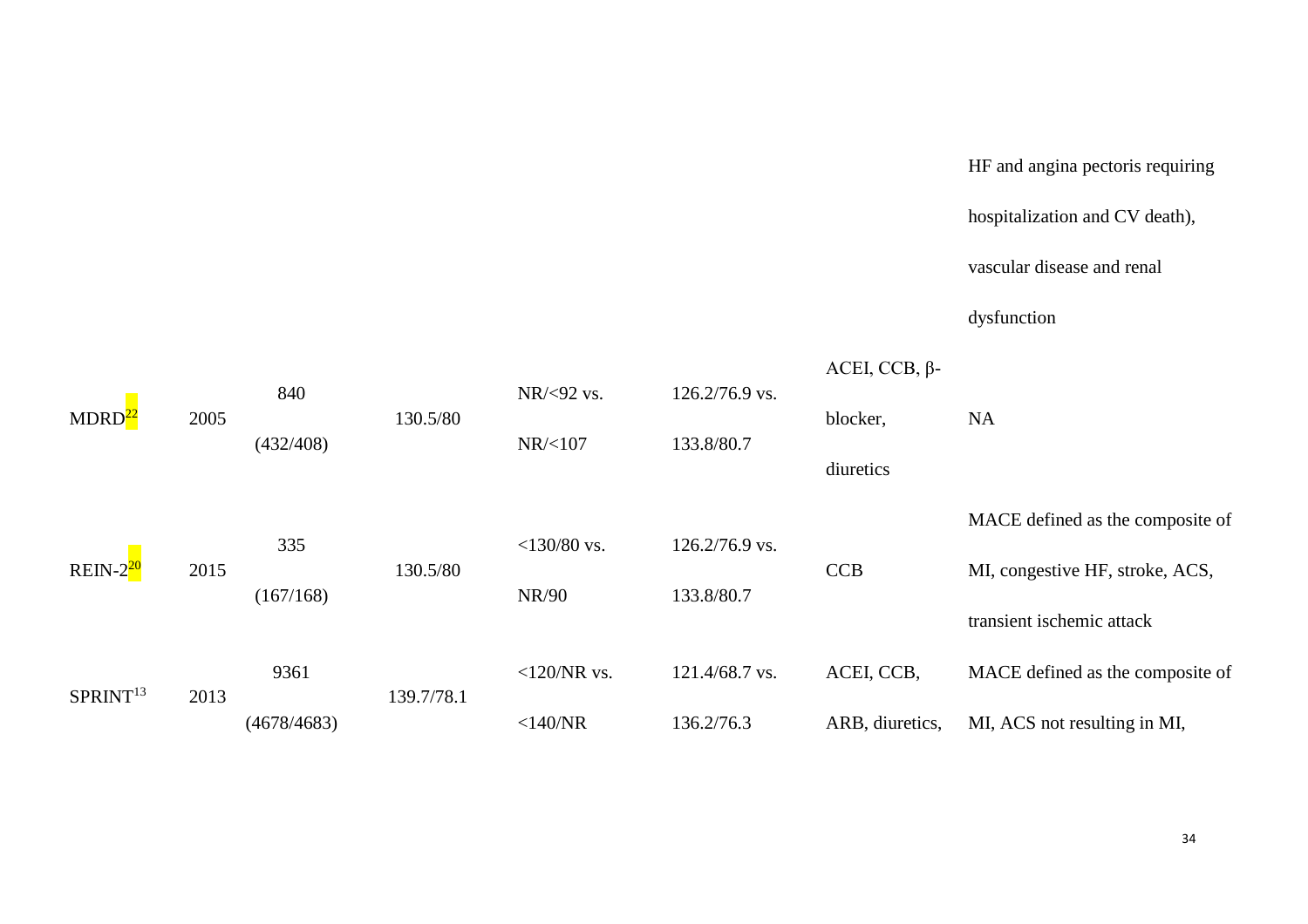|                      |      |             |            |                     |                   | $\alpha$ -1 blocker,      | stroke, acute decompensated HF, or    |
|----------------------|------|-------------|------------|---------------------|-------------------|---------------------------|---------------------------------------|
|                      |      |             |            |                     |                   | central $\alpha$ -2       | CV death                              |
|                      |      |             |            |                     |                   | agonists, $\beta$ -       |                                       |
|                      |      |             |            |                     |                   | blocker,                  |                                       |
|                      |      |             |            |                     |                   | vasodilator               |                                       |
|                      |      |             |            |                     |                   | $ACEI, CCB, \beta$ -      |                                       |
| SPS3 <sup>21</sup>   | 2015 | 3020        | 143/78.5   | $<$ 130/NR vs. 130- | 126.7/69.1 vs.    | blocker, ARB,             | Stroke, acute MI                      |
|                      |      | (1501/1519) |            | 149/NR              | 137.4/74.8        | thiazides                 |                                       |
|                      | 1998 | 1148        |            | $<$ 150/85 vs.      |                   | $ACEI$ , $\beta$ -blocker | Fatal/nonfatal stroke, fatal/nonfatal |
| UKPDS 387            |      | (758/390)   | 160/94     | $<$ 180/105         | 144/82 vs. 154/87 |                           | MI, HF                                |
| VALISH <sup>24</sup> |      | 3079        |            | $<$ 140/NR vs. 140- | 136.6/74.8 vs.    |                           | MACE defined as the composite of      |
|                      | 2010 | (1545/1534) | 169.5/81.5 | 149/NR              | 142/76.5          | <b>ARB</b>                | CV death, fatal/nonfatal stroke,      |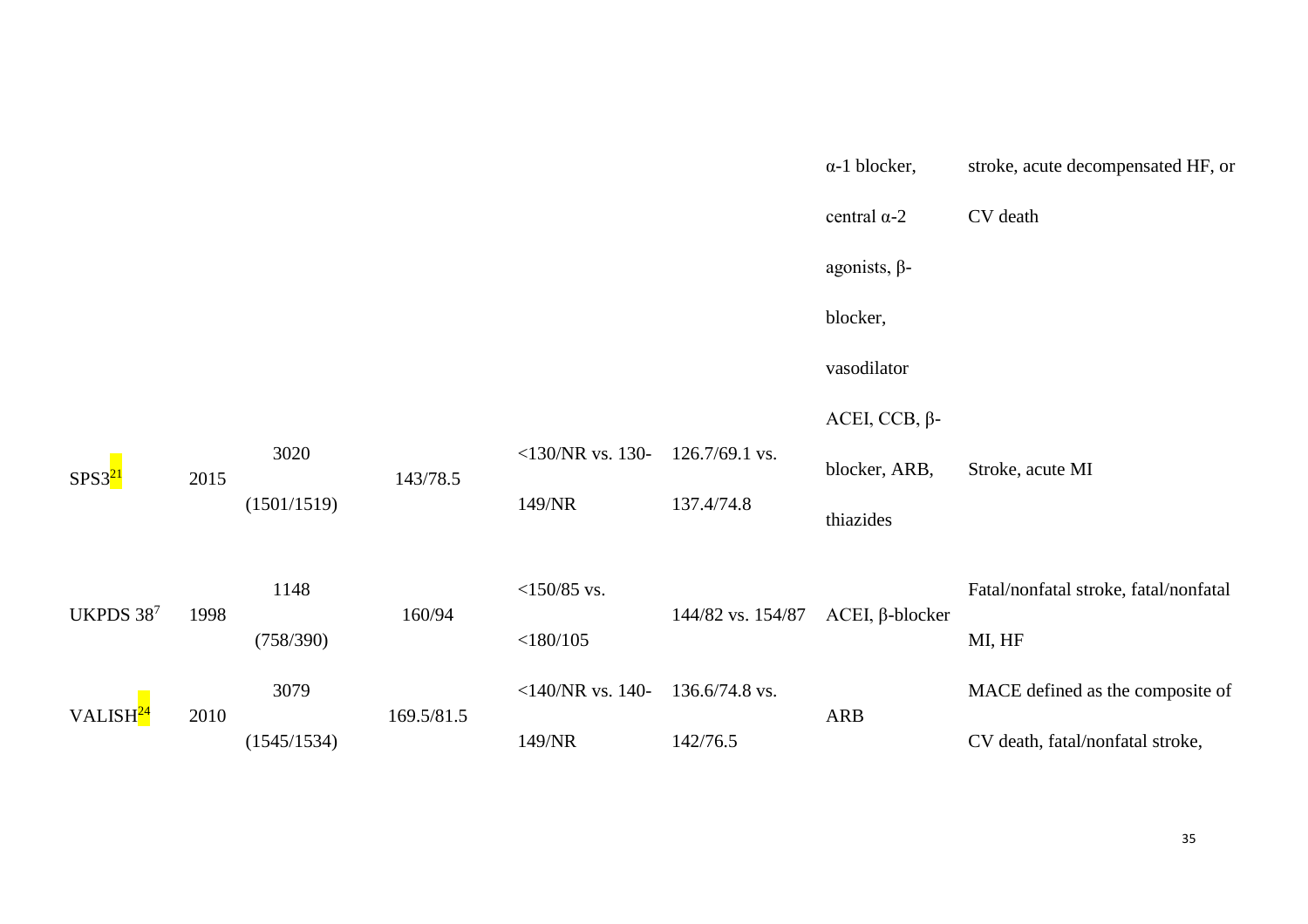|                          |      |           |            |                |                |                      | fatal/nonfatal MI, unplanned          |
|--------------------------|------|-----------|------------|----------------|----------------|----------------------|---------------------------------------|
|                          |      |           |            |                |                |                      | hospitalization for CV disease, and   |
|                          |      |           |            |                |                |                      | renal dysfunction                     |
|                          |      |           |            |                |                |                      | MACE defined as the composite of      |
|                          |      | 724       |            | $<$ 140/90 vs. | 135.7/76.2 vs. | $ACEI, CCB, \beta$ - | fatal/non-fatal stroke, acute MI, and |
| Wei et al. <sup>25</sup> | 2013 |           | 159.5/84.2 |                |                | blocker,             |                                       |
|                          |      | (363/361) |            | 150/90         | 149.7/82.1     |                      | other CV deaths (sudden death and     |
|                          |      |           |            |                |                | diuretics            | HF death)                             |

1

Abbreviations in Table 1: ACEI = angiotensin-converting-enzyme inhibitor; ARB = angiotensin receptor blocker; CCB = calcium channel blocker; CV = cardiovascular; DBP = diastolic blood pressure; HF = heart failure; MACE =major adverse cardiovascular events; NA = not applicable; SBP = systolic blood pressure.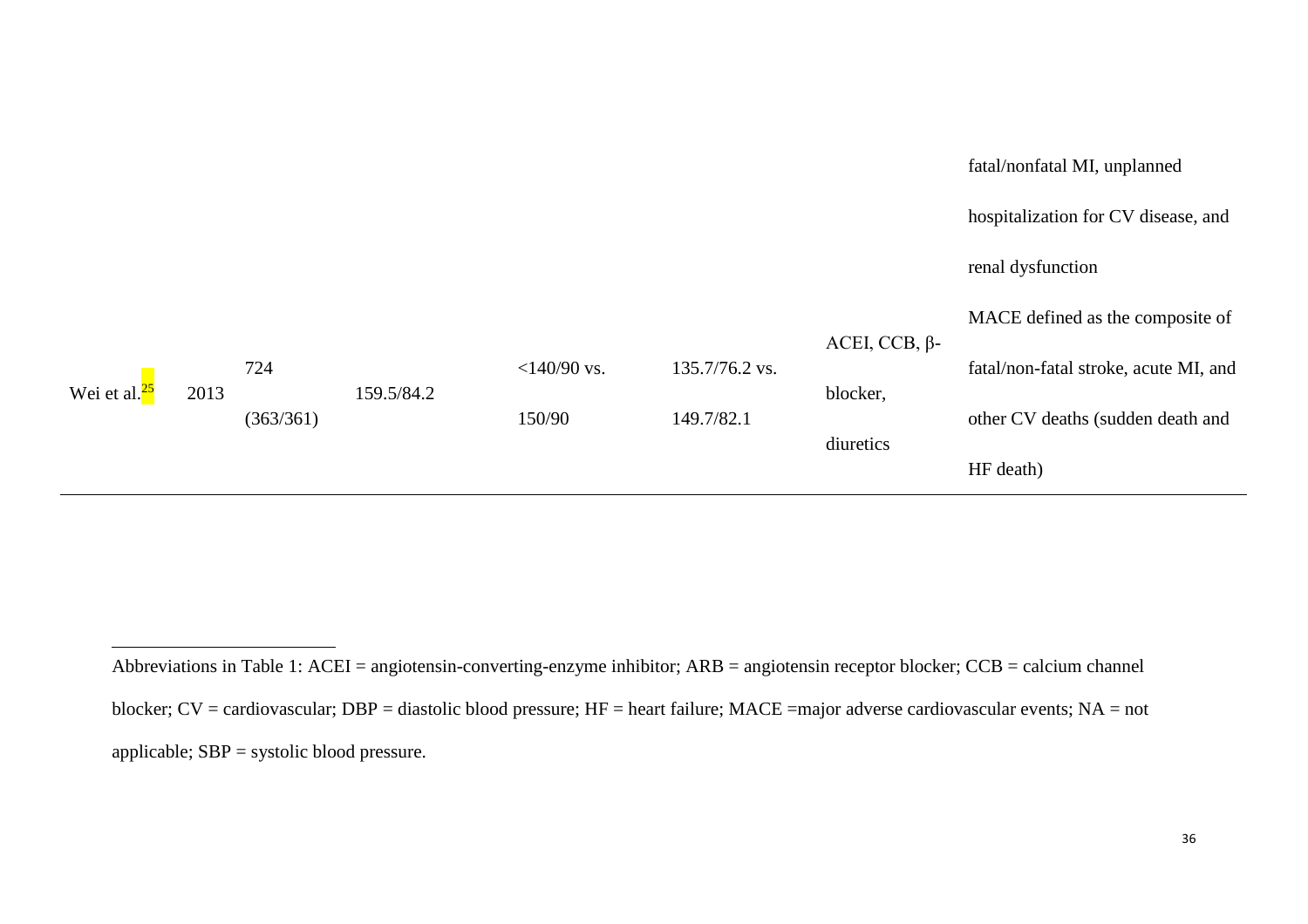|                              | $110-119$ mmHg    | 120-129 mmHg        | 130-139 mmHg        | 140-149 mmHg      | 150-159 mmHg      |
|------------------------------|-------------------|---------------------|---------------------|-------------------|-------------------|
| Cardiovascular               |                   |                     |                     |                   |                   |
| mortality                    |                   |                     |                     |                   |                   |
| 110-119 mmHg                 | 1.00              | $0.75(0.48-1.17)$   | $0.95(0.66 - 1.37)$ | $1.04(0.68-1.61)$ | $1.63(0.93-2.85)$ |
| 120-129 mmHg                 | $1.34(0.86-2.09)$ | 1.00                | $1.28(0.98-1.66)$   | $1.40(0.98-1.99)$ | $2.18(1.32-3.59)$ |
| 130-139 mmHg                 | $1.05(0.73-1.51)$ | $0.78(0.60-1.02)$   | 1.00                | $1.09(0.87-1.38)$ | $1.71(1.11-2.61)$ |
| 140-149 mmHg                 | $0.96(0.62-1.48)$ | $0.72(0.50-1.02)$   | $0.91(0.72-1.16)$   | 1.00              | $1.56(1.09-2.22)$ |
| $150-159$ mmHg               | $0.62(0.35-1.08)$ | $0.46(0.28-0.76)$   | $0.59(0.38-0.90)$   | $0.64(0.45-0.92)$ | 1.00              |
| <b>Myocardial infarction</b> |                   |                     |                     |                   |                   |
| 110-119 mmHg                 | 1.00              | $1.03(0.72 - 1.47)$ | $1.16(0.91-1.49)$   | $1.47(1.00-2.17)$ | $1.78(1.10-2.89)$ |
| 120-129 mmHg                 | $0.97(0.68-1.38)$ | 1.00                | $1.13(0.88-1.46)$   | $1.43(0.97-2.11)$ | $1.73(1.06-2.82)$ |

# **Table 2. Effect of different BP-lowering strategies on frequencies of cardiovascular outcomes established by network meta-analysis**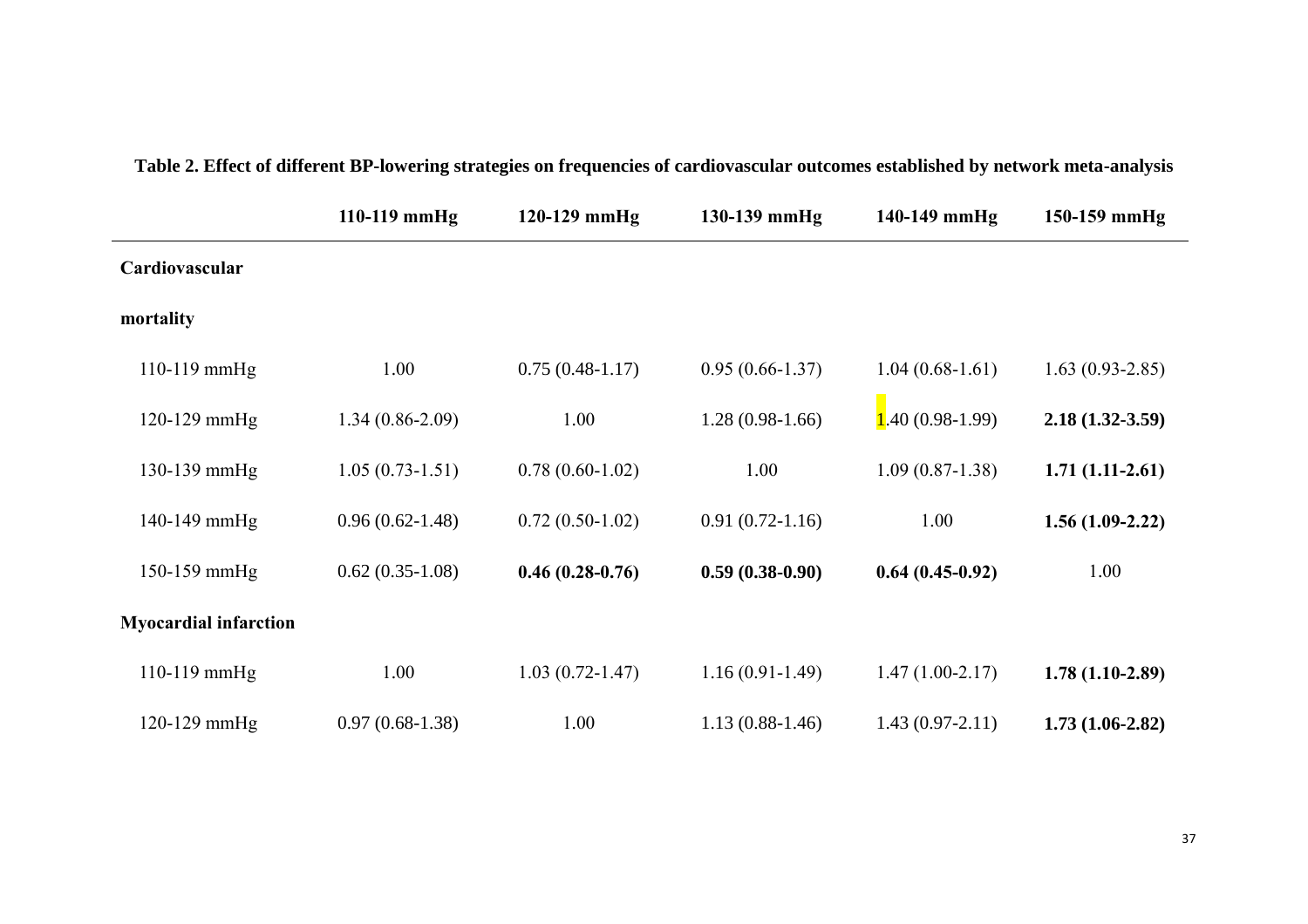| 130-139 mmHg         | $0.86(0.67-1.10)$   | $0.89(0.69-1.14)$   | 1.00              | $1.27(0.94-1.70)$   | $1.53(1.01-2.32)$   |
|----------------------|---------------------|---------------------|-------------------|---------------------|---------------------|
| 140-149 mmHg         | $0.68(0.46-1.00)$   | $0.70(0.47-1.03)$   | $0.79(0.59-1.06)$ | 1.00                | $1.21(0.90-1.62)$   |
| 150-159 mmHg         | $0.56(0.35-0.91)$   | $0.58(0.36-0.94)$   | $0.65(0.43-0.99)$ | $0.83(0.62 - 1.11)$ | 1.00                |
| <b>Stroke</b>        |                     |                     |                   |                     |                     |
| 110-119 mmHg         | 1.00                | $1.43(0.91 - 2.26)$ | $1.74(1.15-2.63)$ | $2.04(1.30-3.20)$   | $3.67(1.91 - 7.08)$ |
| 120-129 mmHg         | $0.70(0.44-1.10)$   | 1.00                | $1.21(1.01-1.46)$ | $1.42(1.11-1.83)$   | $2.56(1.49-4.41)$   |
| 130-139 mmHg         | $0.58(0.38-0.87)$   | $0.83(0.69-0.99)$   | 1.00              | $1.13(0.92 - 1.40)$ | $1.93(1.20-3.10)$   |
| 140-149 mmHg         | $0.51(0.32-0.81)$   | $0.73(0.55-0.97)$   | $0.88(0.71-1.09)$ | 1.00                | $1.70(1.11-2.60)$   |
| 150-159 mmHg         | $0.30(0.16 - 0.56)$ | $0.43(0.26-0.71)$   | $0.52(0.32-0.83)$ | $0.59(0.38-0.90)$   | 1.00                |
| <b>Heart Failure</b> |                     |                     |                   |                     |                     |
| $110-119$ mmHg       | 1.00                | $0.82(0.55-1.23)$   | $1.08(0.80-1.47)$ | $1.75(0.82 - 3.74)$ | 4.03 (1.54-10.59)   |
| 120-129 mmHg         | $1.22(0.81-1.82)$   | 1.00                | $1.32(1.01-1.72)$ | $2.14(1.02-4.49)$   | 4.92 (1.89-12.76)   |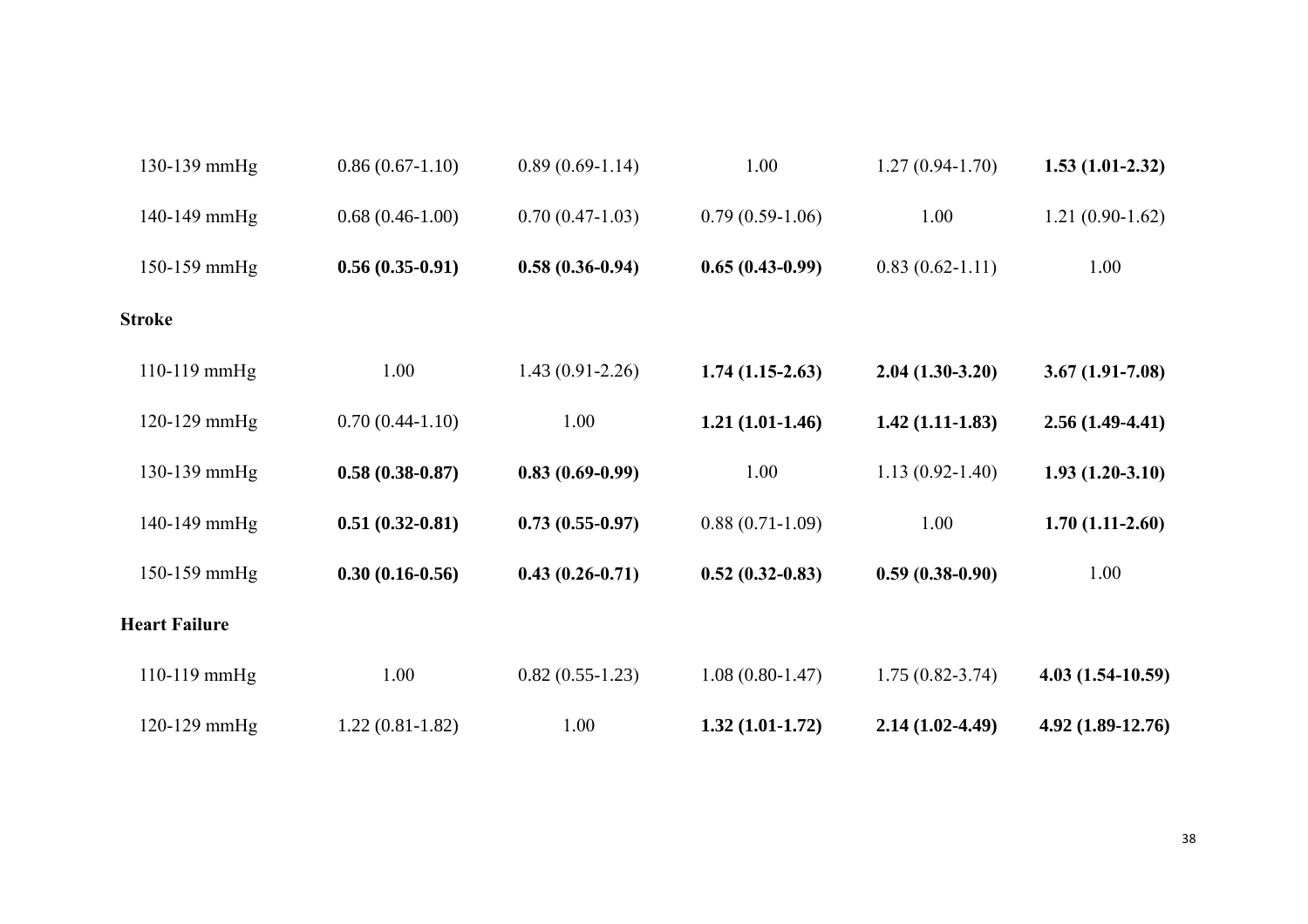| 130-139 mmHg               | $0.92(0.68-1.25)$ | $0.76(0.58-0.99)$ | 1.00              | $1.62(0.81-3.24)$   | $3.72(1.49-9.30)$ |
|----------------------------|-------------------|-------------------|-------------------|---------------------|-------------------|
| 140-149 mmHg               | $0.57(0.27-1.22)$ | $0.47(0.22-0.98)$ | $0.62(0.31-1.24)$ | 1.00                | $2.30(1.26-4.19)$ |
| 150-159 mmHg               | $0.25(0.09-0.65)$ | $0.20(0.08-0.53)$ | $0.27(0.11-0.67)$ | $0.43(0.24-0.79)$   | 1.00              |
| <b>All-cause mortality</b> |                   |                   |                   |                     |                   |
| 110-119 mmHg               | 1.00              | $0.83(0.63-1.09)$ | $0.95(0.75-1.20)$ | $0.98(0.74-1.30)$   | $0.78(0.51-1.18)$ |
| $120-129$ mmHg             | $1.21(0.92-1.60)$ | 1.00              | $1.15(0.99-1.33)$ | $1.19(0.96 - 1.47)$ | $0.94(0.65-1.37)$ |
| 130-139 mmHg               | $1.05(0.83-1.33)$ | $0.87(0.75-1.01)$ | 1.00              | $1.03(0.88-1.21)$   | $0.82(0.58-1.16)$ |
| 140-149 mmHg               | $1.02(0.77-1.35)$ | $0.84(0.68-1.04)$ | $0.97(0.83-1.13)$ | 1.00                | $0.79(0.58-1.08)$ |
| 150-159 mmHg               | $1.28(0.85-1.95)$ | $1.06(0.73-1.54)$ | $1.22(0.86-1.72)$ | $1.26(0.93-1.71)$   | 1.00              |
| <b>MACE</b>                |                   |                   |                   |                     |                   |
| $110-119$ mmHg             | 1.00              | $0.90(0.74-1.09)$ | $1.07(0.93-1.22)$ | $1.22(1.00-1.48)$   | $2.17(1.57-2.99)$ |
| $120-129$ mmHg             | $1.12(0.92-1.36)$ | 1.00              | $1.19(1.04-1.37)$ | $1.36(1.11-1.66)$   | $2.42(1.75-3.34)$ |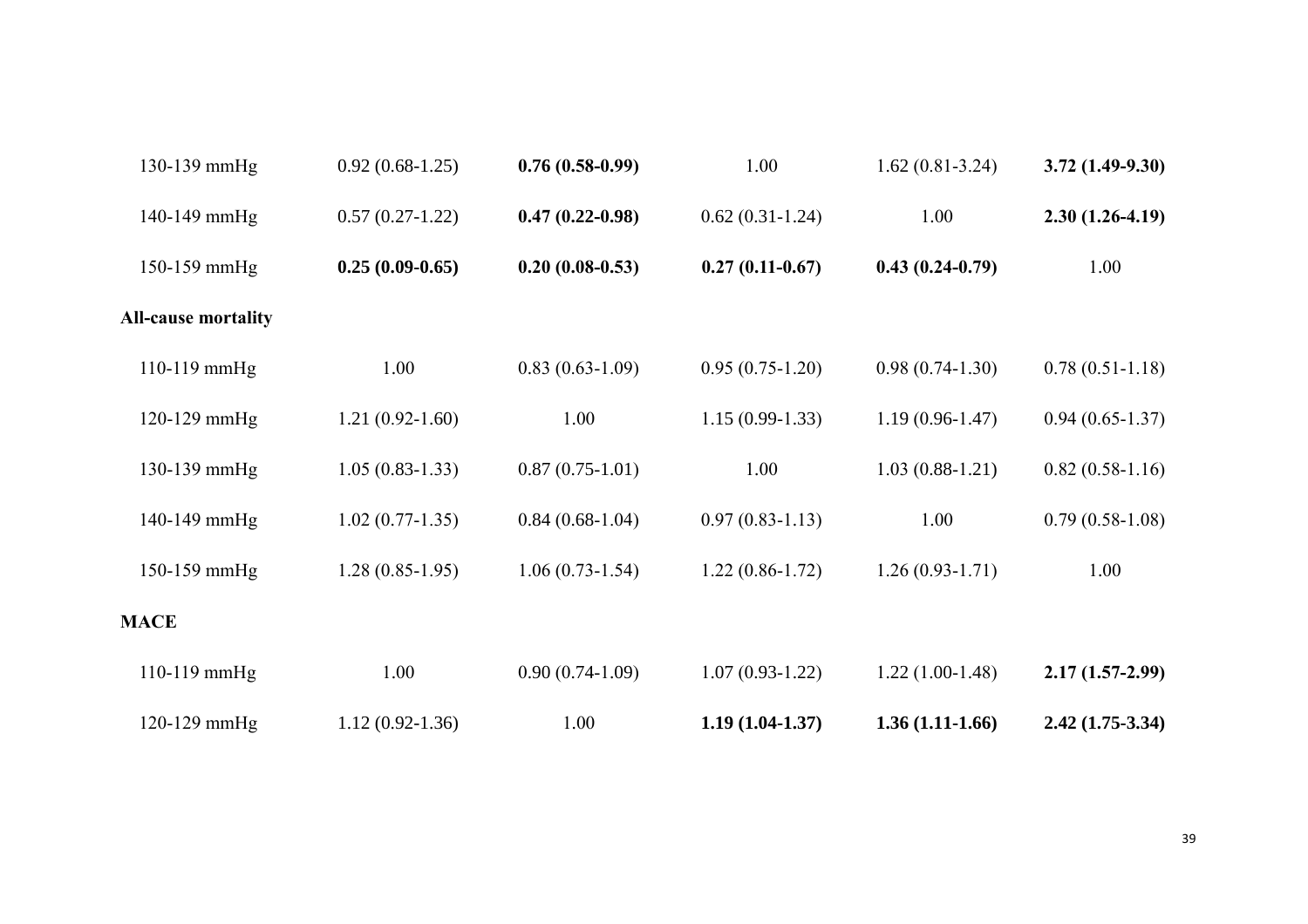| $130-139$ mmHg | $0.94(0.82-1.07)$ | $0.84(0.73-0.96)$ | $1.00\,$          | $1.14(0.99-1.31)$ | $2.03(1.51-2.71)$ |
|----------------|-------------------|-------------------|-------------------|-------------------|-------------------|
| $140-149$ mmHg | $0.82(0.68-1.00)$ | $0.74(0.60-0.90)$ | $0.88(0.76-1.01)$ | 00.1              | $1.78(1.38-2.30)$ |
| 150-159 mmHg   | $0.46(0.33-0.64)$ | $0.41(0.30-0.57)$ | $0.49(0.37-0.66)$ | $0.56(0.43-0.72)$ | 00.1              |

1

Abbreviations in Table 2: MACE = major adverse cardiovascular events.

Results are the odds ratios (95% confidence interval) in the column-defining therapy compared with the odds ratios in the row-defining therapy.

For efficacy and safety, odds ratio <1 favors the column-defining therapy. Significant results are shown in bold.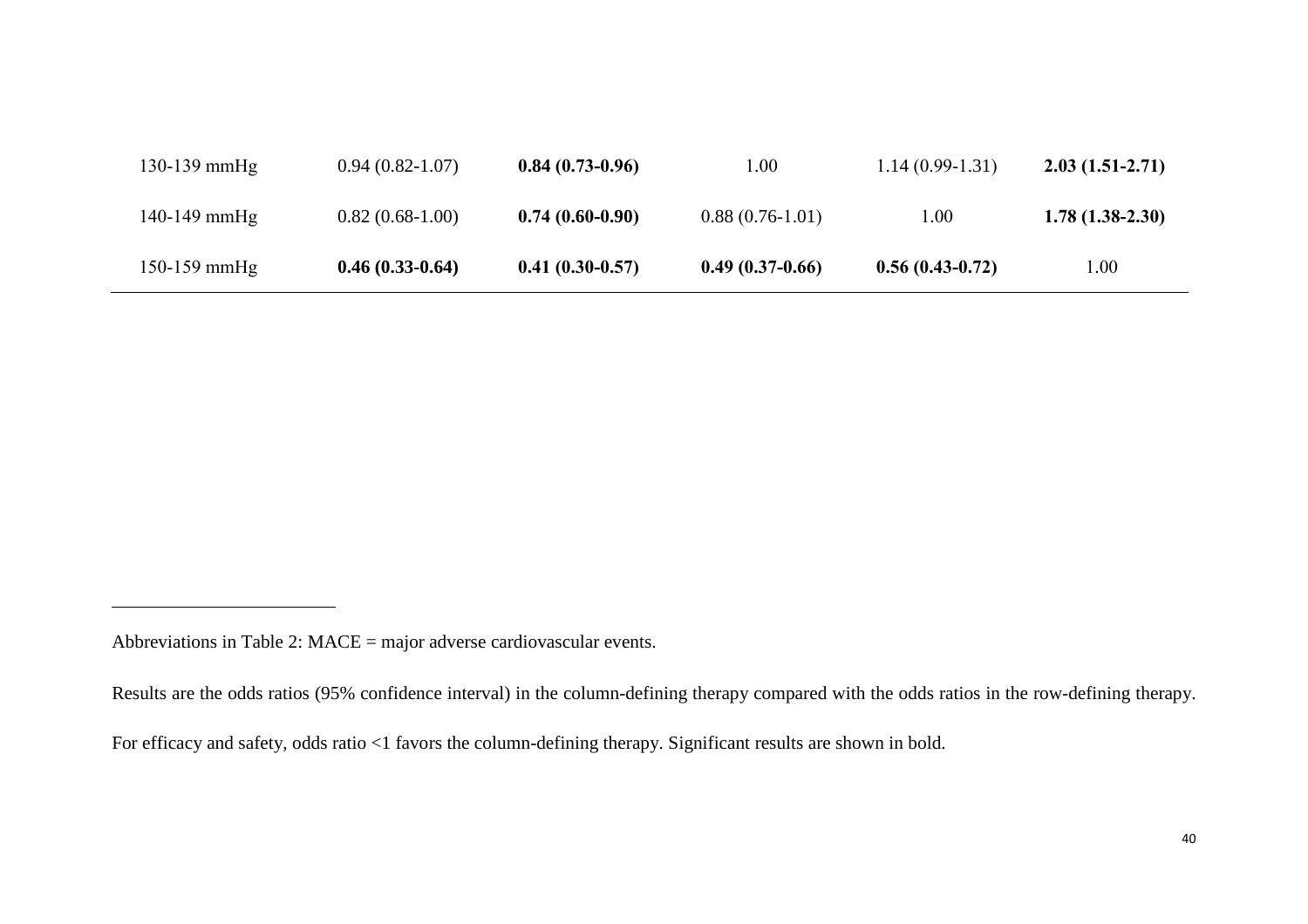#### **CAPTION TO FIGURES**

Figure 1. Network profile for the studies comparing different blood pressure levels achieved.

Each node (blue circle) represents an achieved systolic blood pressure group. The size of the nodes corresponds to the number of trials of the groups. Each line represents a pair of direct comparison between different blood pressure levels (mmHg) while each dotted line represents the missing comparison. The thickness of the lines corresponds to the number of trials that assessed the comparison.

Figure 2. Forest plots generated using a frequentist approach to assess the effects of different blood pressure levels on cardiovascular outcomes relative to 130-139 mmHg.

A). Cardiovascular mortality

B). Stroke

- C). Myocardial infarction
- D). All-cause mortality
- E). Heart failure

F). MACE (major adverse cardiovascular events)

Square markers indicate odds ratios for cardiovascular outcomes comparing different mean achieved systolic blood pressure with 130-139 mmHg. The horizontal lines indicate 95% CIs. Targeting blood pressure level to less than 140/90 mmHg is widely recommended in the current hypertensive guidelines for high-risk patients with